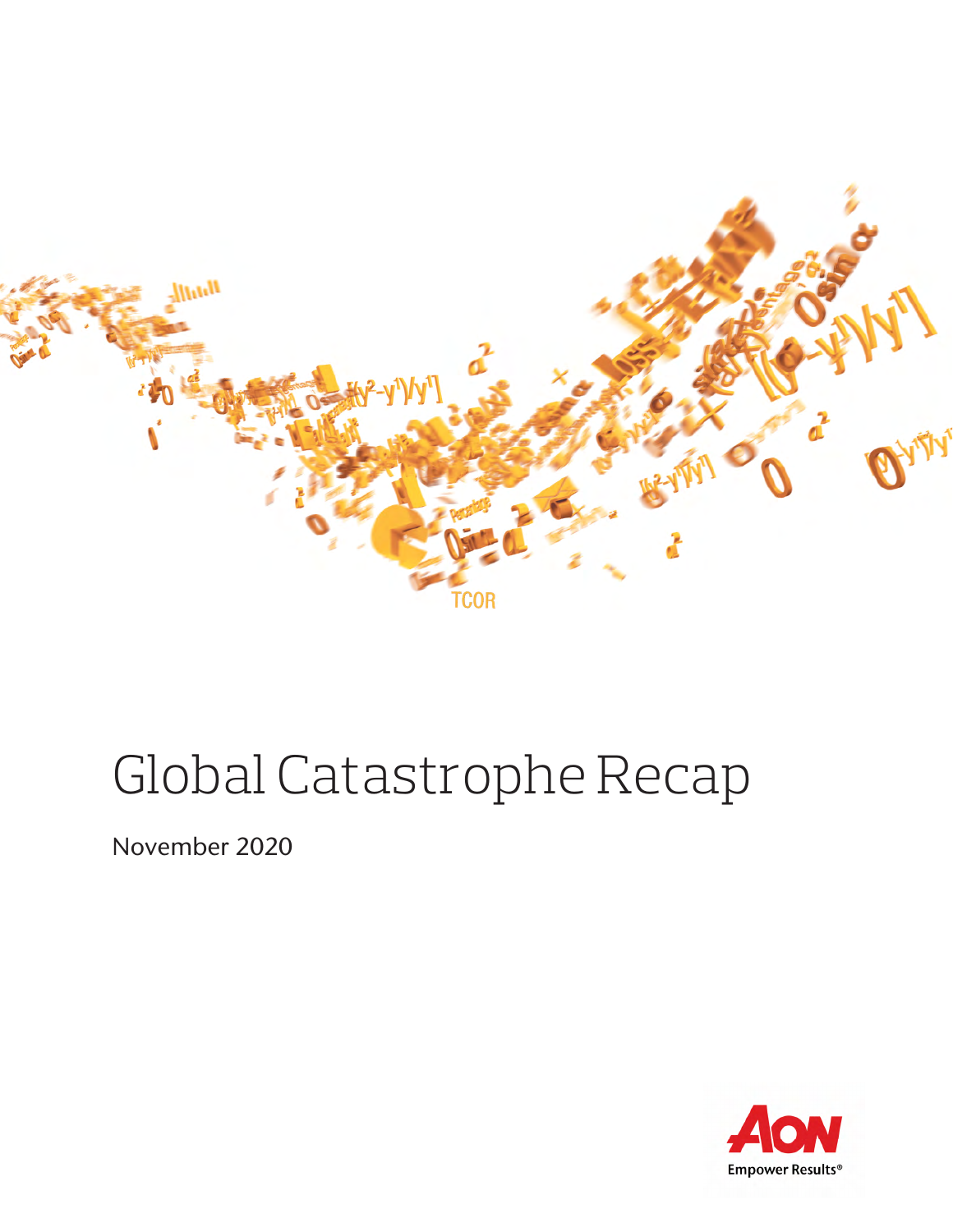## Table of Contents

| <b>Executive Summary</b>                                | 3              |
|---------------------------------------------------------|----------------|
| <b>United States</b>                                    | $\overline{4}$ |
| Remainder of North America (Non-US)                     | 5              |
| South America                                           | 5              |
| Europe                                                  | 6              |
| Middle East                                             | 6              |
| Africa                                                  | 6              |
| Asia                                                    | 7              |
| Oceania (Australia, New Zealand, South Pacific Islands) | 8              |
| Appendix                                                | 9              |
| Updated 2020 Data: January-October                      | 9              |
| <b>Additional Report Details</b>                        | 18             |
| <b>Contact Information</b>                              | 19             |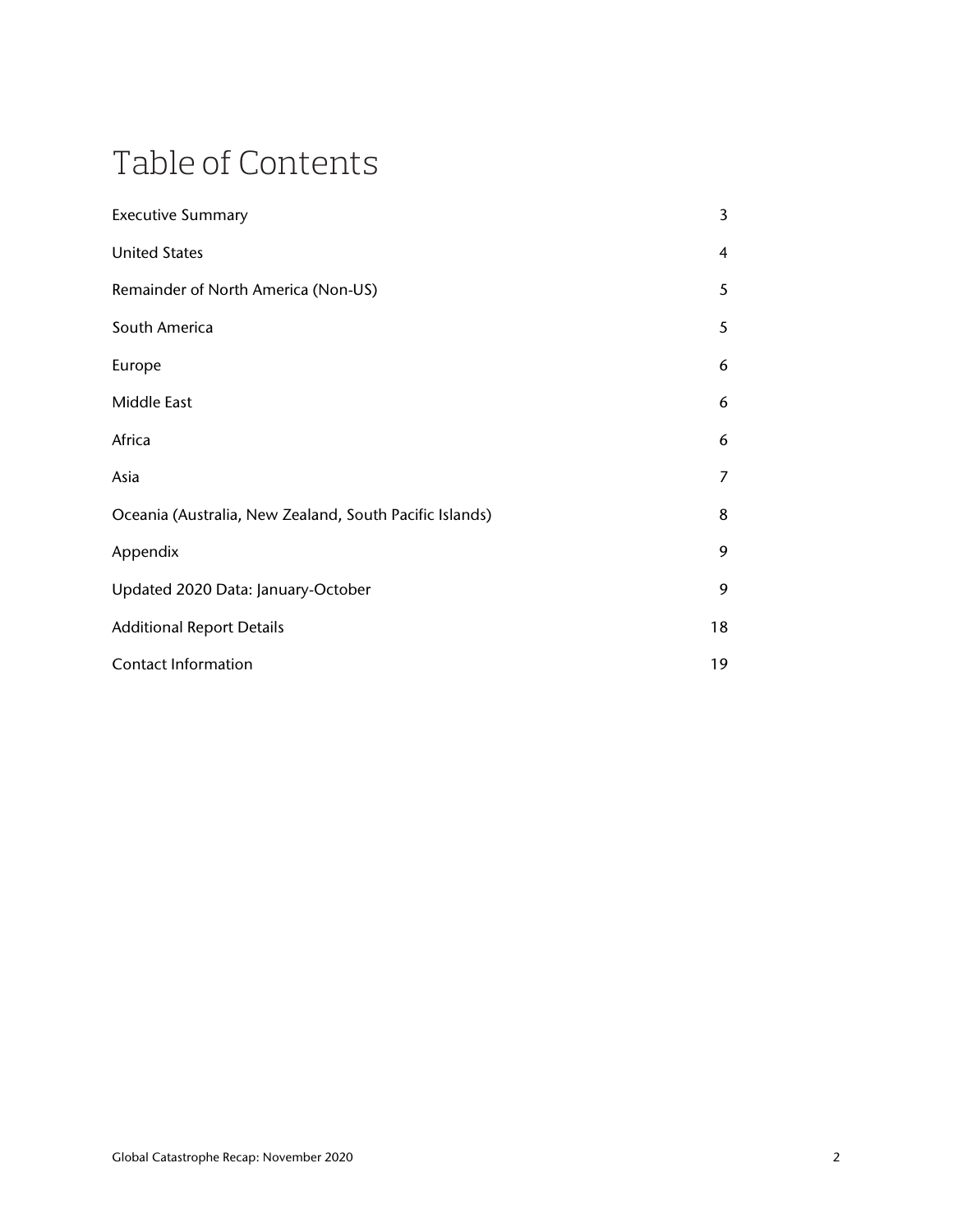## Executive Summary

- Record-setting 2020 Atlantic Hurricane Season adds more landfalls in November Eta & Iota
- Multiple late-season West Pacific typhoons leave nearly USD2 billion damage cost in the Philippines
- Cyclone Gati rapidly intensifies and strikes Somalia; the country's strongest landfall on record

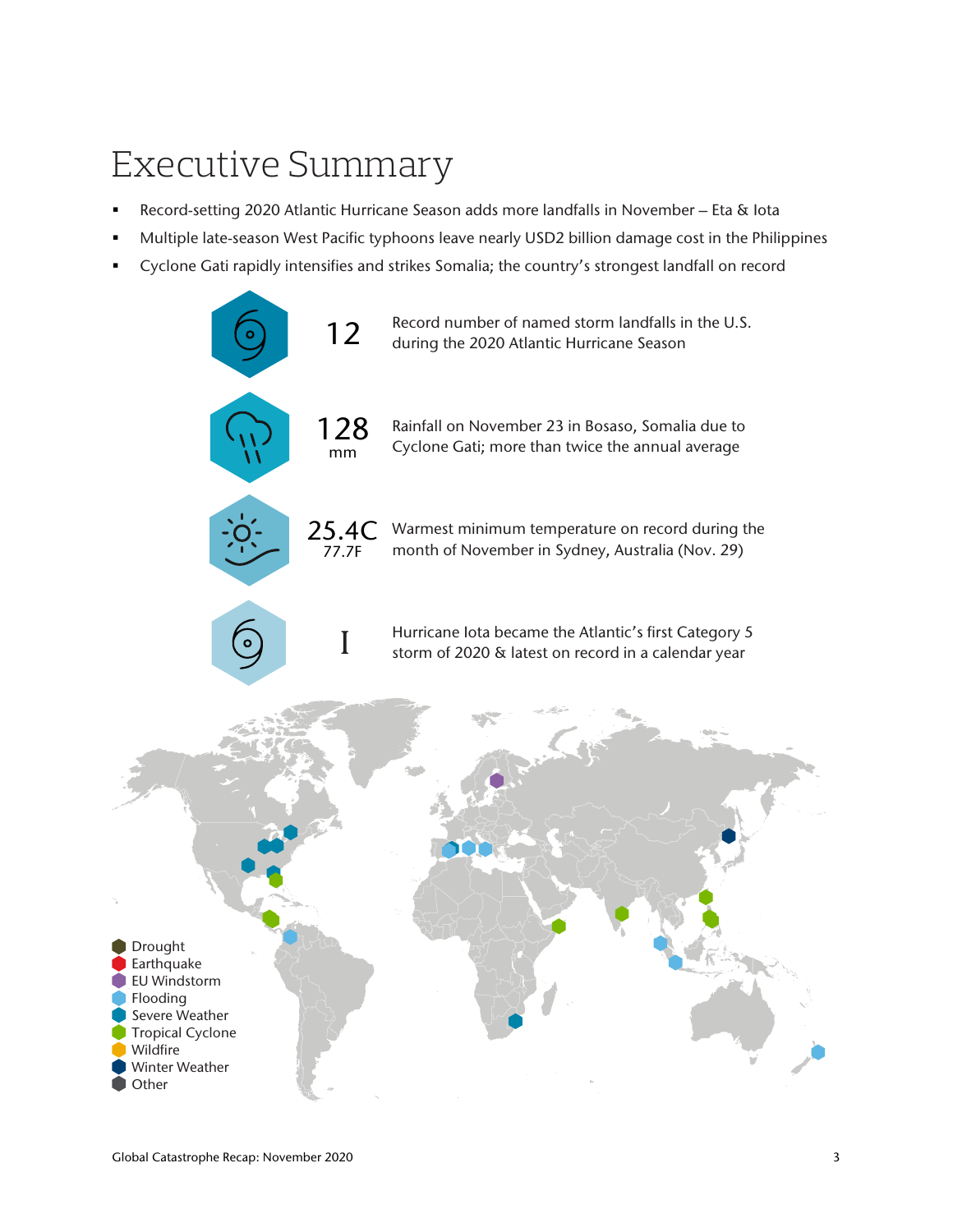### United States

| <b>Date</b> | Event          | Location                           | <b>Deaths</b> | Structures/<br><b>Claims</b> | <b>Economic Loss</b><br>(USD) |
|-------------|----------------|------------------------------------|---------------|------------------------------|-------------------------------|
| 11/08-11/12 | Hurricane Eta  | Southeast                          | 0             | $45.000+$                    | $1.1 + billion$               |
| 11/10-11/12 | Severe Weather | Midwest, Mid-Atlantic              | 11            | $25.000+$                    | $350+$ million                |
| 11/15-11/16 | Severe Weather | Midwest, Mid-Atlantic, Northeast   |               | 55.000+                      | 575+ million                  |
| 11/24-11/25 | Severe Weather | Plains                             | $\Omega$      | Thousands                    | 10s of Millions               |
| 11/29-12/01 | Severe Weather | Southeast, Mid-Atlantic, Northeast |               | Thousands                    | $100+$ million                |

After first causing extensive damage in Central America as a powerful hurricane, Eta later made two landfalls in Florida as a tropical storm. The first occurred in the middle Florida Keys on November 8, with maximum sustained winds of 65 mph (100 kph), and the second on November 12, along the west-central Florida coast, with maximum sustained winds of 50 mph (85 kph). The storm prompted locally heavy rainfall and flash flooding, storm surge, and tropical storm-force wind gusts across the state. Total economic losses were estimated at USD1.1 billion. Public and private insurers covered approximately half of the economic loss.

Severe thunderstorms impacted the Great Lakes on November 10, notably Illinois and Wisconsin. The storms produced straight-line winds exceeding 70 mph (110 kph), hail, and at least eight tornadoes in Illinois. As the system moved east on November 11-12, interactions between the frontal boundary and Tropical Storm Eta produced significant rainfall and flash flooding in North Carolina, Virginia, and Maryland. At least 11 fatalities were reported. Total economic losses were estimated at USD350 million. Roughly half was covered by insurance.

Synoptic winds and convective storms caused widespread damage across the Midwest and Northeast on November 15-16. The greatest impacts occurred in portions of Michigan, Ohio, Pennsylvania, Maryland, New York, New Jersey, and Connecticut after winds topping 70 mph (110 kph) toppled trees and powerlines onto residential and commercial properties. Total economic losses were estimated at USD575 million. Approximately three-quarters was covered by insurance.

Severe thunderstorms affected portions of Oklahoma, Texas, and Arkansas on November 24-25. In Texas, an EF2 tornado resulted in extensive impacts in south Arlington (Tarrant County). Multiple vehicles, residences, and businesses sustained damage, while several structures collapsed. Total economic and insured losses were estimated in the tens of millions (USD).

A broad storm system brought convective impacts from the Northeast to Florida from November 29 to December 1. Isolated tornadoes were cited in Florida, Pennsylvania, and Maryland; while straight-line winds left extensive damage in New England. Downed trees and powerlines caused most of the damage. Total economic and insured losses were each individually expected to top USD100 million.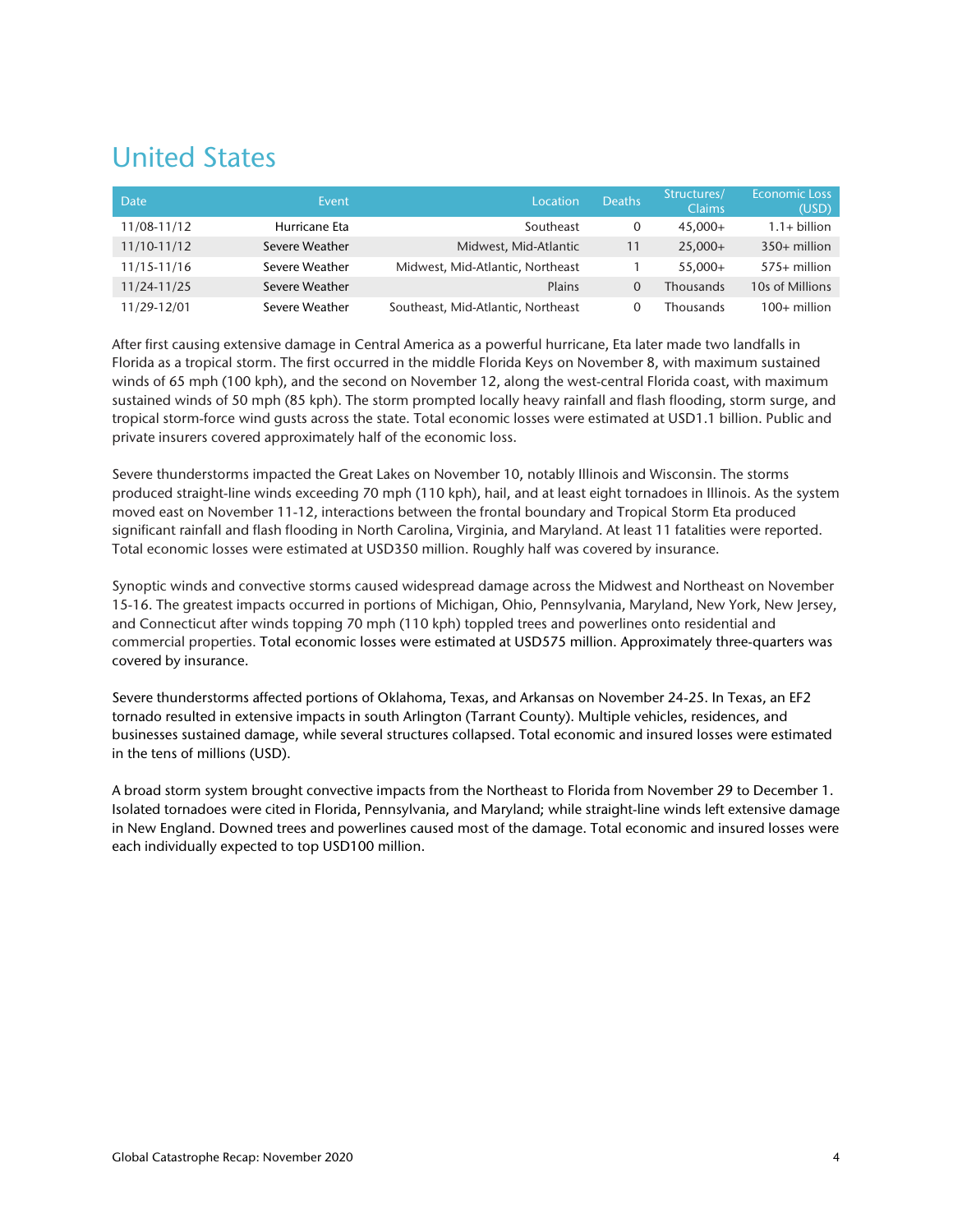### Remainder of North America (Non-U.S.)

| Date        | Event          | Location        | <b>Deaths</b> | Structures/<br>Claims | <b>Economic Loss</b><br>(USD) |
|-------------|----------------|-----------------|---------------|-----------------------|-------------------------------|
| 11/03-11/07 | Hurricane Eta  | Central America | $200+$        | $200.000+$            | $6.8+$ billion                |
| 11/14-11/19 | Hurricane lota | Central America | 61            | $110.000+$            | $1.3+$ billion                |
| 11/15-11/16 | Severe Weather | Canada          | $\Omega$      | $5.000+$              | $75+$ million                 |

Hurricane Eta rapidly intensified at a historic rate in the Caribbean Sea before making landfall in Nicaragua as a Category 4 storm on November 3 with maximum sustained winds of 140 mph (220 kph). Eta produced incessant rainfall and catastrophic wind, flood, and storm surge damage across vulnerable regions of Central America. The most extensive impacts and losses were incurred in Nicaragua, Honduras, and Guatemala. Eta subsequently made landfall in south central Cuba as a tropical storm on November 8, producing gusty winds and localized flooding. Total economic losses in Central America alone were estimated at nearly USD7 billion. Most of the losses were uninsured.

Hurricane Iota explosively intensified in the Caribbean Sea, becoming the first Category 5 hurricane of the 2020 Atlantic Season on November 16. Iota slightly weakened to a high-end Category 4 storm prior to making landfall in Nicaragua on November 16. The storm produced dangerous coastal and inland flooding in addition to high wind across Central America. Extensive impacts were experienced in Nicaragua and Honduras. Damage was compounded as many localities were still recovering from the impacts of Hurricane Eta. Total economic losses were expected to reach USD1.25 billion; most of which will be uninsured.

Damaging winds impacted portions of southern and central Ontario in Canada on November 15-16. Wind gusts topping 100 kph (65 mph) resulted in significant property and vegetation damage. Notable lakeshore flooding along the northern and eastern shores of Lake Erie was observed. Total economic and insured losses were each expected to reach into the tens of millions (USD).

### South America

| Date        | Event          | Location | <b>Deaths</b> | Structures/<br>Claims | <b>Economic Loss</b><br>(USD). |
|-------------|----------------|----------|---------------|-----------------------|--------------------------------|
| 10/31-11/02 | Flooding       | Colombia |               | $8.820+$              | $25+$ million                  |
| 11/14-11/19 | Hurricane lota | Colombia |               | <b>Thousands</b>      | $100+$ million                 |
| 11/26       | Flooding       | Brazil   |               | <b>Hundreds</b>       | $8.5+$ million                 |

Heavy rainfall in the Magdalena department of northern Colombia resulted in notable flooding on October 31- November 2, with El Retén and Fundación being the most affected. National Unit for Disaster Risk Management (UNGRD) confirmed that more than 8,820 homes were damaged, along with several thousands of hectares of agricultural land and at least 17 roads. Economic losses were expected to end up in the tens of millions USD.

Heavy rainfall and storm surge associated with the precursor to Hurricane Iota produced significant flooding in mainland Colombia from November 14-19. Catastrophic impacts were also experienced across the islands of San Andrés and Providencia, where government officials estimated that 80 percent of homes on Providencia were destroyed and 98 percent of all structures impacted to varying degrees. Seven deaths in Colombia were attributed to the cyclone. Total economic losses were anticipated to approach USD100 million.

Localized flash flooding affected São Carlos in Brazil's São Paulo state on November 26, following an episode of large hail and heavy rain that generated a 1-hour accumulation of 138 millimeters (5.4 inches). At least 130 businesses in the city's downtown were affected, experiencing notable property and content damage. Dozens of homes and vehicles were also affected. Preliminary economic losses were listed at BRL44 million (USD8.5 million).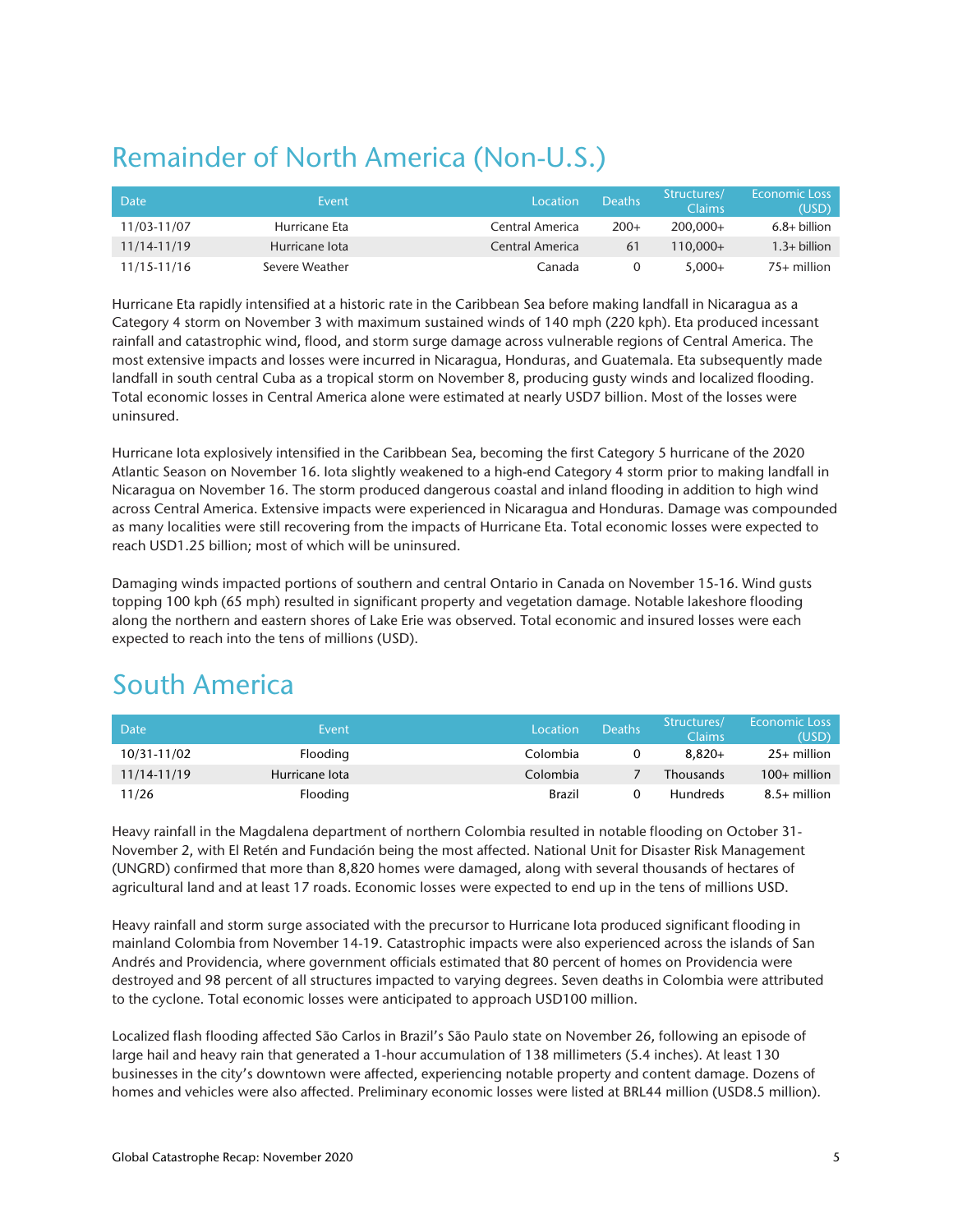### Europe

| Date        | Event           | Location | <b>Deaths</b> | Structures/<br><b>Claims</b> | <b>Economic Loss</b><br>(USD) |
|-------------|-----------------|----------|---------------|------------------------------|-------------------------------|
| 11/05-11/06 | Flooding        | Spain    | 0             | <b>Hundreds</b>              | $200+$ million                |
| 11/18-11/19 | Windstorm Lijsa | Finland  | 0             | <b>Hundreds</b>              | $15+$ million                 |
| 11/21-11/22 | Flooding        | Italy    | 0             | <b>Hundreds</b>              | Millions                      |
| 11/26-11/27 | Severe Weather  | Spain    | 0             | <b>Hundreds</b>              | $45+$ million                 |
| 11/27-11/28 | Flooding        | Italy    |               | <b>Hundreds</b>              | 10s of millions               |

Extremely intense rainfall hit the Valencian Community region in eastern Spain on November 5-6, causing notable flooding. The most affected were Ribera Alta and Ribera Baixa areas. The Valencian Association of Farmers (AVA) estimated agricultural losses at EUR62 million (USD73 million), likely even higher. Further damage was noted to rail and road infrastructure. The Spanish Insurance Consortium expected approximately 12,000 property claims and losses of EUR82 million (USD99 million). Overall economic losses were even higher.

A low-pressure system named Liisa swept through Finland on November 18-19. Central parts of the country were most affected. According to the Finnish Forestry Center, the storm felled approximately 0.2-0.4 million cubic meters of wood worth about EUR6-10 million (USD7-12 million), mostly in Ostrobothnia and Pirkanmaa regions. Further economic losses were initially reported due to downed trees onto properties. With further minor impacts in Sweden, total losses were expected to be in the tens of millions EUR.

Notable regional flooding ensued in the Calabria region of southern Italy on November 21-22 after an extremely intense rainfall spell, which released up to 450 millimeters (17.7 inches) of precipitation within a 48-hour period. The worst affected were the provinces of Crotone and Cosenza, particularly the city of Crotone. Hundreds of properties (businesses and homes) as well as swaths of agriculture were damaged.

An outbreak of severe weather caused by a cut-off low pressure system resulted in notable damage in parts of Spain on November 26-27. Hail, wind and flood damage was observed particularly in Valencian Community and Andalusia. Valencian farmers alone expected losses in excess of EUR35 million (USD42 million).

Notable flash flooding and debris flows affected several regions of the Italian island of Sardinia on November 27-28, following an episode of extremely intense rainfall, which peaked with 365 millimeters (14.4 inches). The worst situation ensued in Bitti of the Nuoro Province, which was overwhelmed by a raging torrent of mud and debris, killing three residents. Total losses were expected to reach into the tens of millions EUR.

### Middle East



There were no significant natural disasters in the Middle East in the month of November.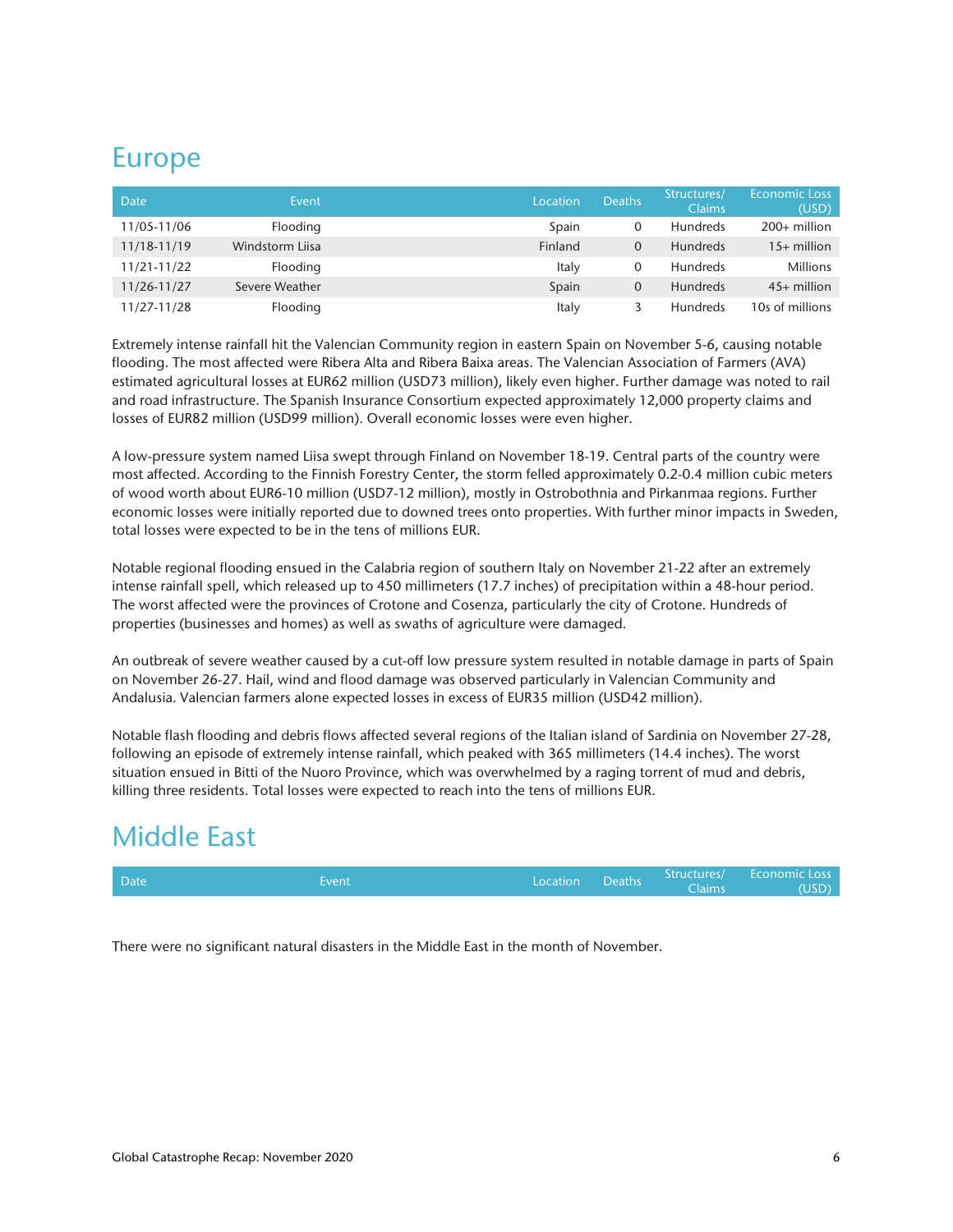### Africa

| <b>Date</b>     | Event                        | Location.    | Deaths | Structures/<br>Claims | <b>Economic Loss</b><br>(USD) |
|-----------------|------------------------------|--------------|--------|-----------------------|-------------------------------|
| 11/17-11/21     | Severe Weather               | South Africa | 10     | <b>Hundreds</b>       | <b>Millions</b>               |
| $11/22 - 11/23$ | <b>Tropical Cyclone Gati</b> | Somalia      |        | $4.000 +$             | <b>Millions</b>               |

Severe thunderstorms resulted in notable damage in several South African regions from November 17-21. An EF3 tornado struck Mthaha in Eastern Cape and caused notable structural damage. The storms were accompanied by large hail, notably in the Msunduzi municipality (city of Pietermaritzburg), with dozens of property damage cases reported. Flash flooding continued on November 20-21 in KwaZulu-Natal, Free State, and Gauteng. The outbreak claimed at least 10 lives. Total economic and insured losses were estimated in the millions (USD).

Tropical Cyclone Gati came ashore near the Puntland's Cape Hafun in Somalia on November 22, with an estimated maximum wind speed of 165 kph (105 mph) – the strongest storm on record to strike the arid nation of Somalia. Gati produced heavy rainfall, hurricane-force winds, and destructive storm surge in northern parts of the country, causing at least eight casualties. Some areas recorded nearly double its annual rainfall in a matter of 48 hours. Thousands of homes and other structures were damaged. The economic toll was estimated in the millions (USD).

#### Asia

| Date            | Event                      | Location             | <b>Deaths</b>  | Structures/<br><b>Claims</b> | <b>Economic Loss</b><br>(USD) |
|-----------------|----------------------------|----------------------|----------------|------------------------------|-------------------------------|
| 11/01           | Typhoon Goni               | Philippines          | 25             | 250,000+                     | $1.0+$ billion                |
| 11/01-11/08     | Flooding                   | Indonesia            | $\overline{0}$ | $8,000+$                     | Unknown                       |
| 11/01-11/07     | Tropical Storm Atsani      | Philippines, Taiwan  | 0              | <b>Hundreds</b>              | <b>Millions</b>               |
| 11/07-11011     | <b>Tropical Storm Etau</b> | Philippines, Vietnam | $\overline{2}$ | $1,000+$                     | <b>Millions</b>               |
| $11/11 - 11/16$ | Typhoon Vamco              | Philippines, Vietnam | 99             | 200,000+                     | $1.0+$ billion                |
| 11/17-11/19     | <b>Winter Weather</b>      | China, Russia        | N/A            | <b>Hundreds</b>              | 120+ million                  |
| 11/23-12/02     | Flooding                   | Indonesia            | 0              | $9,000+$                     | <b>Millions</b>               |
| 11/25-11/27     | Cyclone Nivar              | India                | 14             | Thousands                    | $600+$ million                |

Super Typhoon Goni became the strongest storm at landfall in recorded history. At its peak, Goni attained 1-minute average sustained winds of 315 kph (195 mph) – Category 5-equivalent storm on the Saffir-Simpson Scale – shortly before making landfall near Bato town in Catanduanes Province of the Philippines on November 1. At least 31 people were killed and nearly 400 others were injured. Approximately 250,000 homes and thousands of other structures were damaged or destroyed. A vast area of agricultural land was also affected. Economic losses to agriculture and infrastructure alone were estimated at PHP20 billion (USD415 million). The overall economic toll was expected to approach USD1 billion. Relatively minor additional damage was reported from Vietnam.

Torrential rains triggered flash floods and landslides in the Aceh and West Java provinces of Indonesia between November 1 through 8. At least 8,000 houses were damaged or destroyed.

Tropical Storm Atsani skirted the southern coast of Taiwan in early November, bringing torrential rains and gusty winds to the island. The heavy rain prompted landslides in some areas of Taiwan, while moisture from Atsani also led to flooding in parts of the Philippines. Total economic losses were estimated in the low-digit millions (USD).

Tropical Storm Etau made landfall in central Vietnam on November 10. At least two people were killed. Etau prompted significant heavy rainfall in the hardest-hit provinces of Quảng Nam, Bình Định, Khánh Hòa, and Phú Yên. Nearly 1,000 homes and other structures were damaged. Total economic losses were estimated in the tens of millions (USD).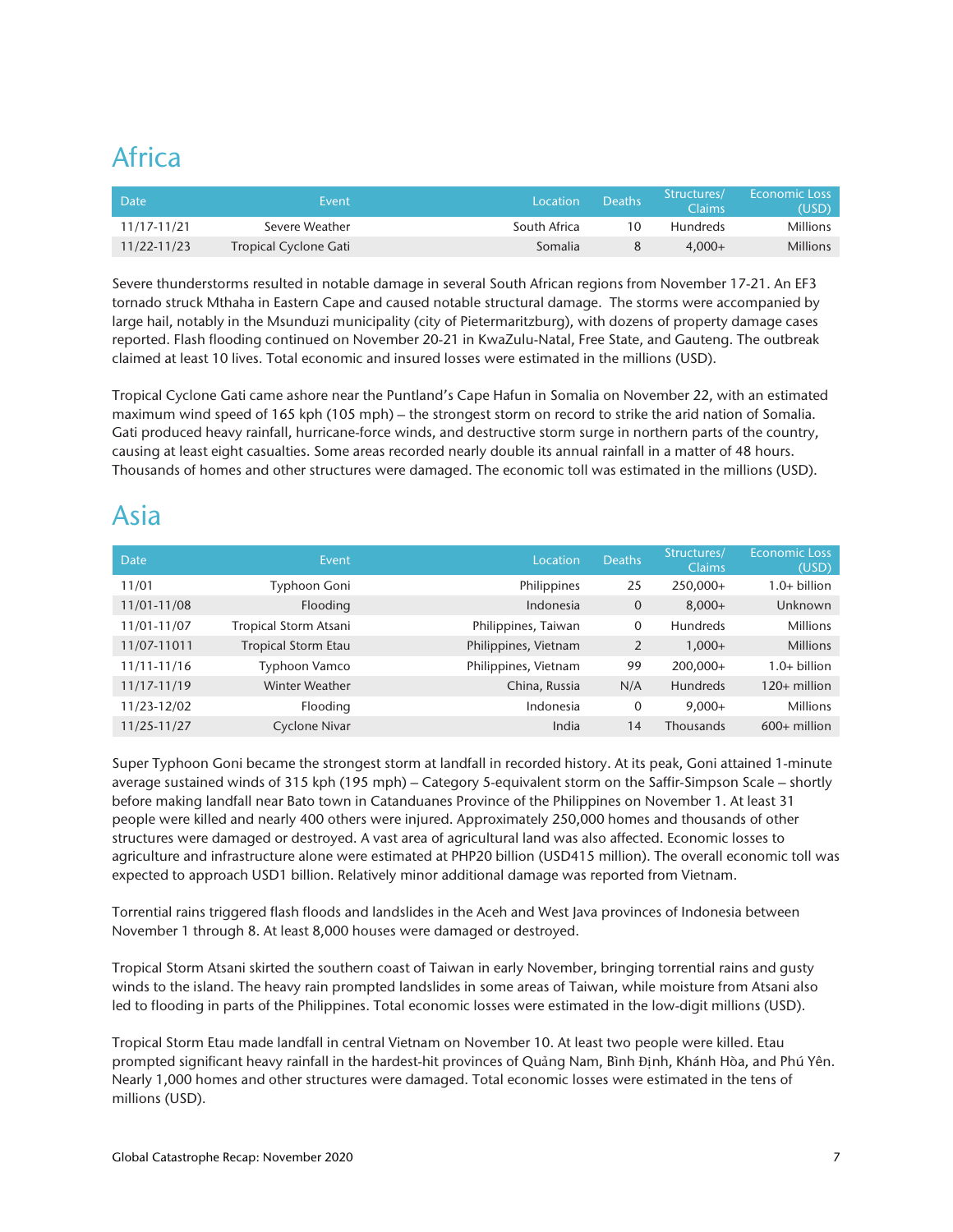Typhoon Vamco crossed the Philippines on November 11-12, before striking Vietnam on November 15. At least 200,000 homes were either damaged or destroyed in Philippines (190,000) and Vietnam (10,000). Most of the damage in the Philippines was due to extensive flooding, including in the greater Manila metro region. In addition, approximately 334,500 hectares (825,000 acres) of agricultural land was left inundated. At least 99 people were killed. Total economic losses were estimated to top PHP50 billion (USD1 billion) in the Philippines alone, including roughly PHP20 billion USD415 million) to agriculture and infrastructure.

An extratropical cyclone brought heavy snowfall, rain and low temperatures to parts of Northern China on November 17-19, particularly Inner Mongolia, Jilin, Heilongjiang, and Shaanxi. As it tracked further northeast, extreme amounts of freezing rain impacted the Primorsky Krai of the Far East federal district of Russia, causing notable damage and disruption. At least 180,000 people living in 73 settlements were left without power and more than 250,000 residents were left without heating in freezing conditions. Total economic losses in China and Russia were estimated at USD120 million.

Heavy rains prompted flooding in North Sumatra and Central Java during late November into early December. As many as 9,000 homes and other structures were damaged or destroyed.

Tropical Cyclone Nivar made landfall near Puducherry, India on November 26. At least 14 people were killed. Widespread flood- and wind-related damage to thousands of residential houses, businesses, roads and other structures were noted. In addition, approximately 700,000 hectares (1.7 million acres) of agricultural land was also affected. The combined economic losses were listed at INR44 billion (USD600 million); most of which will be uninsured.

### Oceania (Australia, New Zealand, South Pacific Islands)

| <b>Date</b> | Event    | Location    | Deaths | Structures/<br>Claims | <b>Economic Loss</b><br>(USD) |
|-------------|----------|-------------|--------|-----------------------|-------------------------------|
| 11/09-11/10 | Flooding | New Zealand |        | <b>Hundreds</b>       | Millions                      |

Record-breaking rainfall in the city of Napier in Hawke's Bay region of New Zealand on November 9-10 resulted in notable flooding in the area. Hundreds of properties were flooded, with 100 flagged as 'uninhabitable' by the authorities. At least 30 properties sustained significant damage. Additionally, hundreds of vehicles were affected. Total economic and insured losses were likely to each be in the millions (USD).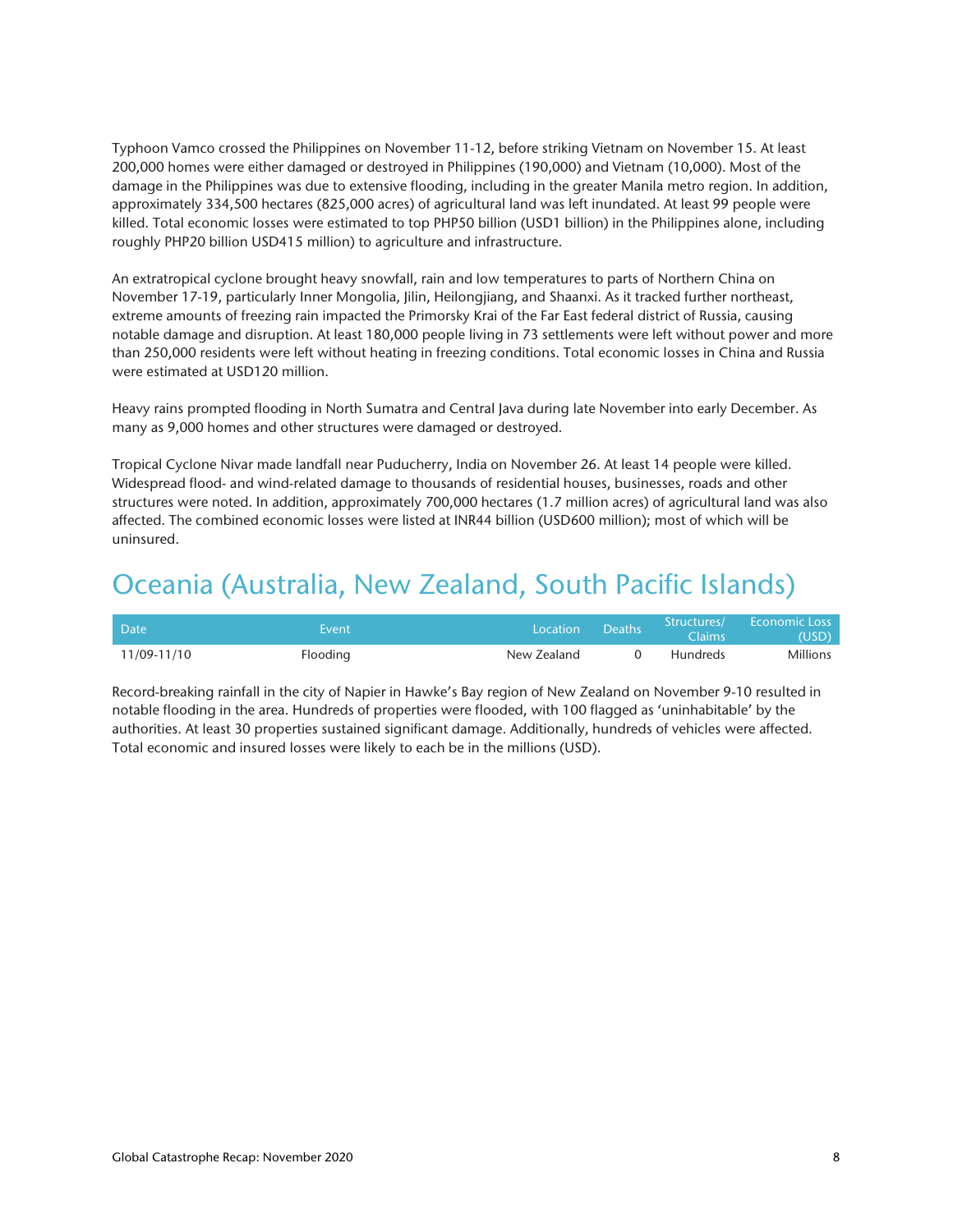## Appendix

## Updated 2020 Data: January-October

#### United States

| <b>Date</b>     | Event                           | Location                                 | <b>Deaths</b>    | Structures/<br>Claims | <b>Economic Loss</b><br>(USD) |
|-----------------|---------------------------------|------------------------------------------|------------------|-----------------------|-------------------------------|
| 01/01-12/31     | Drought                         | Nationwide                               | N/A              | N/A                   | $1.0+$ billion                |
| 01/10-01/12     | Severe Weather                  | Central & Eastern U.S.                   | 12               | 115,000+              | $1.28 + billion$              |
| 02/03-02/08     | Severe Weather                  | Central & Eastern U.S.                   | 5                | 135,000+              | $1.5+$ billion                |
| 02/08-02/10     | Severe Weather                  | West                                     | $\mathbf 0$      | $15,000+$             | 140+ million                  |
| 02/10-02/17     | Flooding                        | Southeast                                | 0                | Thousands             | 175+ million                  |
| 02/25-02/27     | Winter Weather                  | Midwest, Northeast                       | $\mathbf{1}$     | Thousands             | 75+ million                   |
| 03/02-03/05     | Severe Weather                  | Midwest, Southeast                       | 25               | 55,000+               | $2.4+$ billion                |
| 03/11-03/13     | Severe Weather                  | Midwest, Southeast                       | $\mathbf 0$      | Thousands             | 75+ million                   |
| 03/17-03/20     | Severe Weather                  | Plains, Midwest, Southeast, Northeast    | 0                | $30,000+$             | 290+ million                  |
| 03/18           | Earthquake                      | Utah                                     | $\mathbf 0$      | Thousands             | 10s of millions               |
| 03/20           | Flooding                        | Midwest                                  | 8                | $30,000+$             | 290+ million                  |
| 03/24-03/25     | Severe Weather                  | Southeast                                | $\mathbf 0$      | Thousands             | 90+ million                   |
| 03/27-03/30     | Severe Weather                  | Plains, Midwest, Southeast, Northeast    | 0                | $165,000+$            | 2.9+ billion                  |
| 03/31           | Severe Weather                  | Southeast                                | $\mathbf 0$      | $10,000+$             | 125+ million                  |
| 03/31           | Earthquake                      | Idaho                                    | 0                | $2,000+$              | 20+ million                   |
| 04/06-04/09     | Severe Weather                  | Midwest, Plains, Southeast, Mid-Atlantic | $\mathbf 0$      | 270,000+              | 3.0+ billion                  |
| 04/10-04/14     | Severe Weather                  | Midwest, Plains, Southeast, Mid-Atlantic | 38               | 270,000+              | $3.45+$ billion               |
| 04/18-04/20     | Severe Weather                  | Midwest, Plains, Southeast               | 3                | $70,000+$             | 800+ million                  |
| 04/21-04/24     | Severe Weather                  | Plains, Southeast, Mid-Atlantic          | 7                | 125,000+              | $1.45+$ billion               |
| 04/24-04/26     | Severe Weather                  | Midwest, Plains, Southeast, Mid-Atlantic | $\mathbf 0$      | $65,000+$             | 850+ million                  |
| 04/27-04/30     | Severe Weather                  | Midwest, Plains, Southeast               | 0                | $112,500+$            | 1.05+ billion                 |
| 05/02-05/03     | Severe Weather                  | Plains, Midwest, Southeast               | $\overline{2}$   | 68,000+               | 850+ million                  |
| 05/04-05/05     | Severe Weather                  | Plains, Midwest, Southeast               | 0                | 120,000+              | $1.5+$ billion                |
| 05/05-05/20     | Wildfire                        | Florida                                  | $\mathbf 0$      | $500+$                | 50+ million                   |
| 05/07-05/08     | Severe Weather                  | Plains, Southeast                        | $\mathbf 0$      | $17,000+$             | 150+ million                  |
| $05/13 - 05/15$ | Severe Weather                  | Plains, Midwest, Northeast               | $\boldsymbol{0}$ | $55,000+$             | 530+ million                  |
| 05/15           | Earthquake                      | Nevada                                   | 0                | Unknown               | 10+ million                   |
| 05/16-05/21     | Severe Weather & Floods         | Plains, Midwest, Southeast               | $\mathbf{1}$     | 110,000+              | $2.1 + billion$               |
| 05/20-05/24     | Severe Weather                  | Rockies, Plains, Midwest                 | 2                | 150,000+              | $1.8 + billion$               |
| 05/24-05/27     | <b>Tropical Storm Bertha</b>    | Southeast, Mid-Atlantic                  | $\mathbf 0$      | $15,000+$             | 200+ million                  |
| 05/25-05/26     | Severe Weather                  | Plains, Midwest, Southeast               | 0                | $15,000+$             | $135+$ million                |
| 05/27-05/28     | Severe Weather                  | Texas                                    | $\boldsymbol{0}$ | 115,000+              | 1.45+ billion                 |
| 05/30-05/31     | Severe Weather                  | Northwest                                | 0                | Hundreds              | 10s of millions               |
| 06/02-06/04     | Severe Weather                  | Plains, Midwest, Northeast               | 3                | $55,000+$             | 800+ million                  |
| 06/02-06/10     | <b>Tropical Storm Cristobal</b> | Southeast                                | $\mathbf{1}$     | $20,000+$             | 325+ million                  |
| 06/04           | Severe Weather                  | South Dakota                             | $\mathbf 0$      | $27,500+$             | $515+$ million                |
| 06/05-06/11     | Severe Weather                  | West, Rockies, Plains, Midwest           | 0                | $77,500+$             | 800+ million                  |
| 06/19-06/22     | Severe Weather                  | Plains, Midwest, Southeast               | $\mathbf 0$      | $35,000+$             | 255+ million                  |
| 06/26-06/27     | Severe Weather                  | Plains, Midwest                          | $\mathbf 0$      | $10,000+$             | 65+ million                   |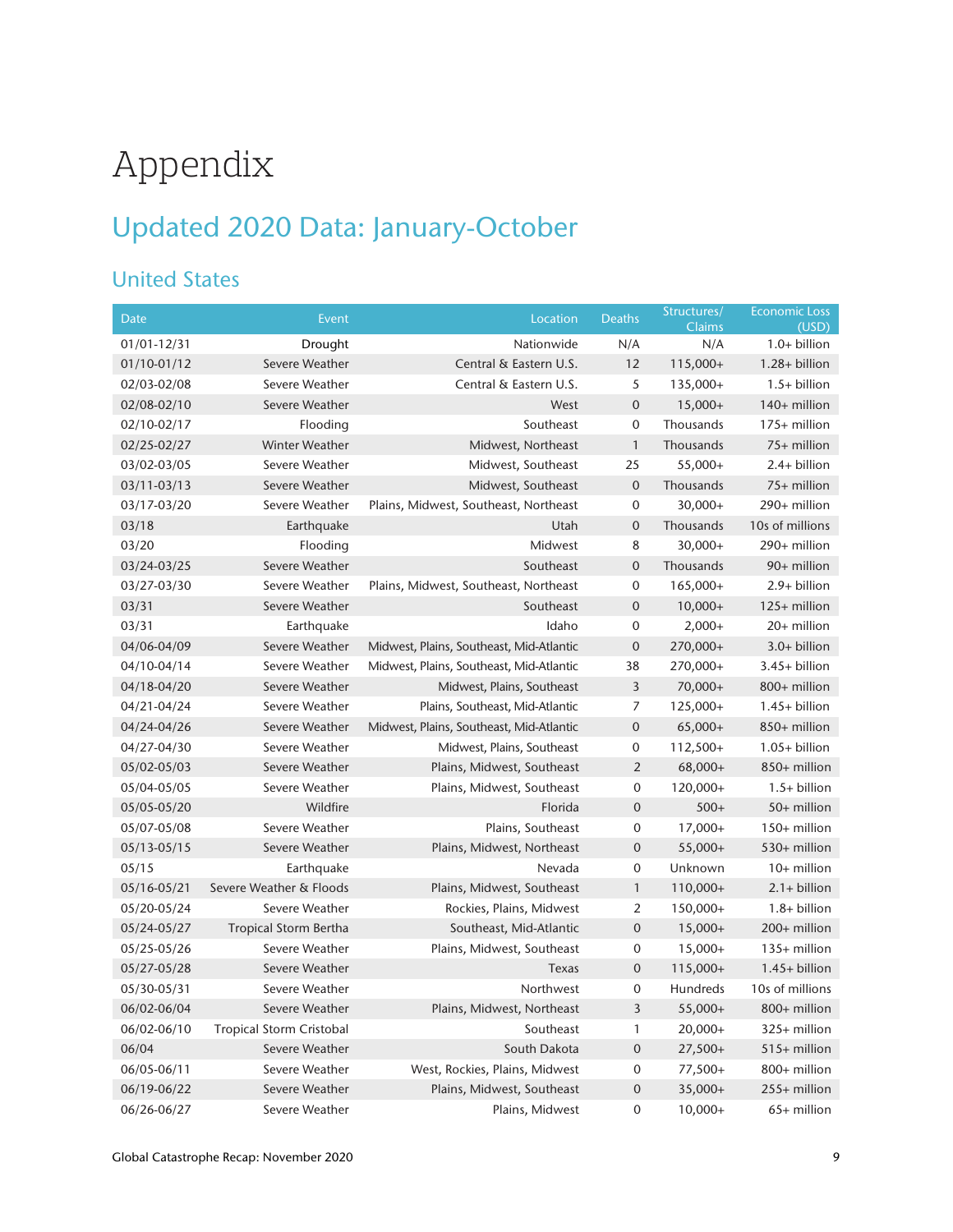| <b>Date</b> | Event                      | Location                               | Deaths           | Structures/<br>Claims | <b>Economic Loss</b><br>(USD) |
|-------------|----------------------------|----------------------------------------|------------------|-----------------------|-------------------------------|
| 07/02-07/10 | Severe Weather             | Rockies, Plains, Midwest               | $\mathbf{1}$     | Thousands             | 150+ million                  |
| 07/05-07/07 | Severe Weather             | Mid-Atlantic                           | 1                | $17,500+$             | 215+ million                  |
| 07/10-07/12 | <b>Tropical Storm Fay</b>  | Northeast, Mid-Atlantic                | 6                | $15,000+$             | 350+ million                  |
| 07/10-07/12 | Severe Weather             | Rockies, Plains, Southeast, Midwest    | 0                | $100,000+$            | $1.3+$ billion                |
| 07/17-07/19 | Severe Weather             | Plains, Midwest, Northeast             | $\boldsymbol{0}$ | $14,000+$             | 150+ million                  |
| 07/20-07/23 | Severe Weather             | Plains, Midwest, Mid-Atlantic          | 0                | $7,500+$              | 100+ million                  |
| 07/25-07/27 | Hurricane Hanna            | Texas                                  | 0                | $45,000+$             | 775+ million                  |
| 07/26-07/26 | Hurricane Douglas          | Hawaii                                 | 0                | Unknown               | Negligible                    |
| 07/30-08/05 | Hurricane Isaias           | Southeast, Mid-Atlantic, Northeast     | 15               | 340,000+              | 5+ billion                    |
| 08/05       | Severe Weather             | Colorado                               | 0                | $22,000+$             | 260+ million                  |
| 08/08-08/12 | Severe Weather             | Rockies, Plains, Midwest, Mid-Atlantic | 4                | 500,000+              | 10+ billion                   |
| 08/09       | Earthquake                 | North Carolina                         | 0                | Hundreds              | 25+ million                   |
| 08/13-08/17 | Severe Weather             | Plains, Midwest                        | 0                | $40,000+$             | 400+ million                  |
| 08/13-10/29 | <b>Cameron Peak Fire</b>   | Colorado                               | 0                | $1,350+$              | 275+ million                  |
| 08/16-10/05 | <b>Beachie Creek Fire</b>  | Oregon                                 | $\overline{4}$   | $12,000+$             | $1.6+$ billion                |
| 08/16-09/16 | <b>SCU Complex Fire</b>    | California                             | 0                | $1,800+$              | 190+ million                  |
| 08/17-09/16 | <b>LNU Complex Fire</b>    | California                             | 5                | $12,000+$             | $3.0+$ billion                |
| 08/17-09/22 | <b>CZU Complex Fire</b>    | California                             | 1                | $12,000+$             | $3.5+$ billion                |
| 08/18-10/05 | North Complex Fire         | California                             | 15               | $4,000+$              | 450+ million                  |
| 08/18-09/04 | <b>Carmel Fire</b>         | California                             | 0                | $1,500+$              | 270+ million                  |
| 08/18       | Severe Weather             | Florida                                | $\mathbf 0$      | $2,000+$              | 50+ million                   |
| 08/21-08/25 | Hurricane Marco            | Florida, Southeast                     | 0                | Hundreds              | Millions                      |
| 08/21-08/29 | Hurricane Laura            | Plains, Southeast, Mid-Atlantic        | 33               | 400,000+              | 16+ billion                   |
| 08/26-08/28 | Severe Weather             | Plains, Mid-Atlantic, Northeast        | $\boldsymbol{0}$ | $25,000+$             | 205+ million                  |
| 08/29-08/30 | Severe Weather             | Plains                                 | $\overline{0}$   | $10,000+$             | 100+ million                  |
| 09/04-10/05 | <b>Creek Fire</b>          | California                             | 0                | $3,000+$              | 600+ million                  |
| 09/05-09/06 | Severe Weather             | Midwest                                | $\boldsymbol{0}$ | $14,000+$             | 165+ million                  |
| 09/06-10/06 | <b>Bobcat Fire</b>         | California                             | 0                | $3,500+$              | 175+ million                  |
| 09/06-09/14 | <b>Babb Fire</b>           | Washington                             | $\boldsymbol{0}$ | $2,300+$              | $175+$ million                |
| 09/07-09/09 | Severe Weather             | West                                   | 1                | 35,000+               | 375+ million                  |
| 09/07-10/03 | Holiday Farm Fire          | Oregon                                 | 1                | $4,500+$              | 550+ million                  |
| 09/07-09/16 | Almeda Drive Fire          | Oregon                                 | 3                | $5,500+$              | 775+ million                  |
| 09/08-10/03 | <b>Riverside Fire</b>      | Oregon                                 | 0                | $3,000+$              | 160+ million                  |
| 09/08-09/23 | Echo Mountain Fire         | Oregon                                 | $\boldsymbol{0}$ | $1,500+$              | 175+ million                  |
| 09/08-10/05 | <b>Slater Fire</b>         | California, Oregon                     | 2                | $1,000+$              | 90+ million                   |
| 09/10-09/10 | Flooding                   | Mid-Atlantic                           | 0                | $2,000+$              | 40+ million                   |
| 09/14-09/18 | <b>Hurricane Sally</b>     | Southeast                              | 8                | 230,000+              | $6.25 + billion$              |
| 09/20-09/23 | <b>Tropical Storm Beta</b> | Plains, Southeast                      | 1                | 20,000+               | 400+ million                  |
| 09/27-10/05 | <b>Glass Fire</b>          | California                             | 0                | $8,000+$              | $3.75 + billion$              |
| 10/07-10/08 | Severe Weather             | Northeast                              | 0                | 23,000+               | 235+ million                  |
| 10/07-10/11 | Hurricane Delta            | Plains, Southeast                      | 4                | 150,000+              | 4+ billion                    |
| 10/14-10/29 | East Troublesome Fire      | Colorado                               | 2                | $2,000+$              | 650+ million                  |
| 10/17-10/29 | Calwood Fire               | Colorado                               | $\mathbf 0$      | $1,250+$              | 25+ million                   |
| 10/24-10/30 | Hurricane Zeta             | Southeast                              | 6                | 200,000+              | 3.75+ billion                 |
| 10/25-10/28 | Winter Weather             | West, Plains                           | 0                | 39,000+               | 425+ million                  |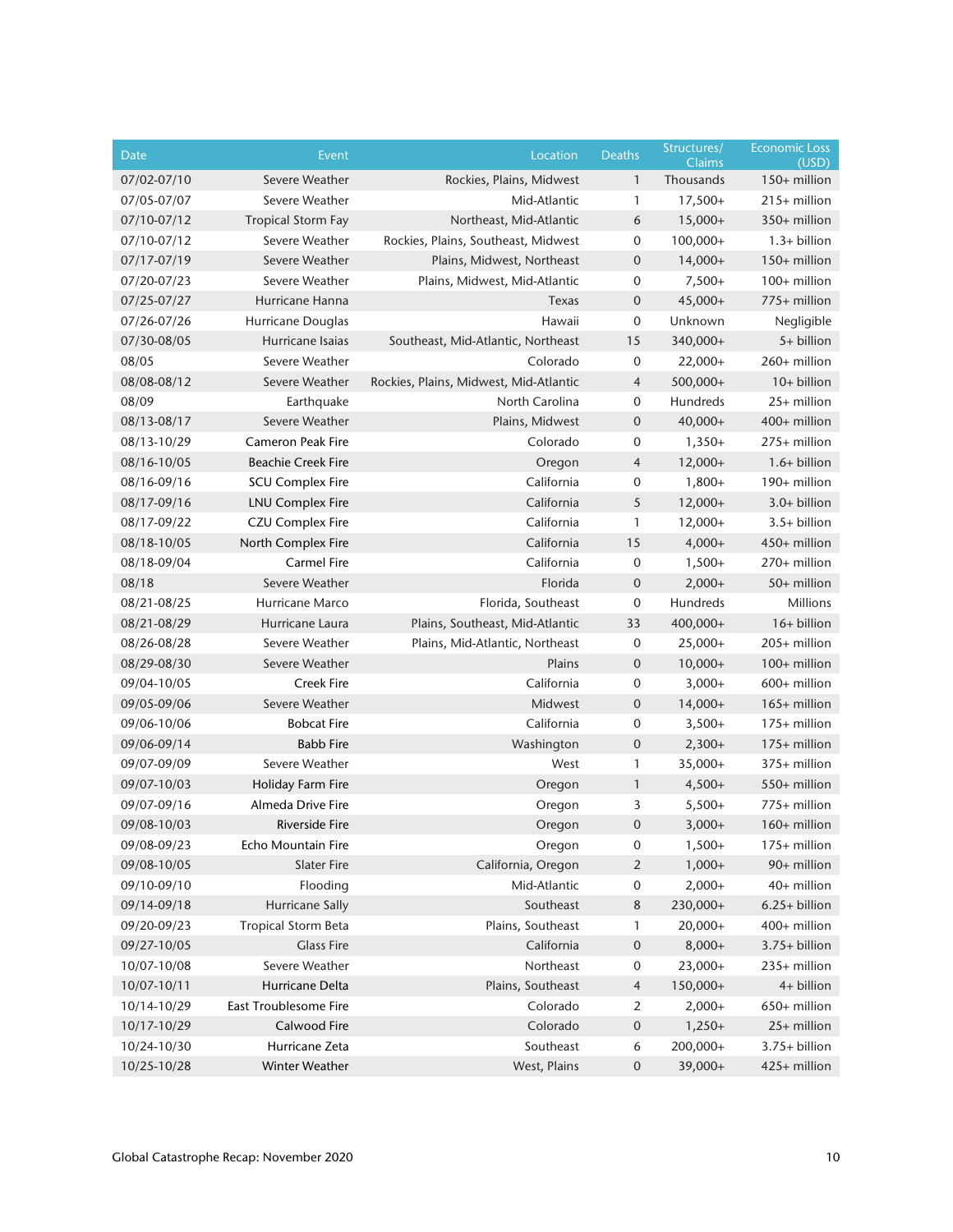#### Remainder of North America (Non-U.S.)

| <b>Date</b> | Event                           | Location                         | <b>Deaths</b>    | Structures/<br>Claims | <b>Economic Loss</b><br>(USD) |
|-------------|---------------------------------|----------------------------------|------------------|-----------------------|-------------------------------|
| 01/07-01/11 | Earthquake                      | Puerto Rico                      | 1                | $20,000+$             | $1.45+$ billion               |
| 01/11-01/12 | Flooding                        | Canada                           | $\mathbf 0$      | $6,200+$              | 180+ million                  |
| 01/14-01/18 | Winter Weather                  | Canada                           | 0                | Thousands             | 10s of millions               |
| 01/14-01/20 | <b>Winter Weather</b>           | Canada                           | $\overline{0}$   | Thousands             | 10s of millions               |
| 01/17-01/18 | Winter Weather                  | Canada                           | 0                | Thousands             | 10s of millions               |
| 01/28       | Earthquake                      | Cayman Islands, Jamaica, Cuba    | $\boldsymbol{0}$ | $2,250+$              | <b>Millions</b>               |
| 01/31-02/01 | Flooding                        | Canada                           | 0                | $2,000+$              | 10s of millions               |
| 02/06-02/08 | <b>Winter Weather</b>           | Canada                           | $\mathbf 0$      | $2,000+$              | 10s of millions               |
| 02/26-02/28 | <b>Winter Weather</b>           | Canada                           | $\mathbf{1}$     | Thousands             | 75+ million                   |
| 02/28-02/29 | Severe Weather                  | Honduras                         | 3                | Hundreds              | <b>Millions</b>               |
| 04/13       | Flooding                        | Canada                           | 0                | $1,500+$              | 25+ million                   |
| 04/23-05/03 | Flooding                        | Canada                           | $\mathbf 0$      | $1,500+$              | 35+ million                   |
| 04/26-04/30 | Flooding                        | Canada                           | 1                | $4,000+$              | 885+ million                  |
| 05/02       | Earthquake                      | <b>Puerto Rico</b>               | $\mathbf 0$      | $3,000+$              | 150+ million                  |
| 05/09       | Severe Weather                  | Mexico                           | 2                | $100+$                | <b>Millions</b>               |
| 05/31       | <b>Tropical Storm Amanda</b>    | El Salvador, Guatemala, Honduras | $33+$            | $3,400+$              | 200+ million                  |
| 06/02-06/08 | <b>Tropical Storm Cristobal</b> | Mexico, Guatemala, El Salvador   | 1                | $10,000+$             | 340+ million                  |
| 06/13-06/14 | Severe Weather                  | Canada                           | $\mathbf 0$      | $65,000+$             | $1.4+$ billion                |
| 06/23       | Earthquake                      | Mexico                           | 10               | Thousands             | 75+ million                   |
| 06/28-06/29 | Severe Weather                  | Canada                           | $\mathbf 0$      | $2,000+$              | 55+ million                   |
| 07/08       | Severe Weather                  | Canada                           | $\mathbf 0$      | Thousands             | 10s of millions+              |
| 07/12       | Severe Weather                  | Canada                           | $\mathbf 0$      | Hundreds              | 25+ million                   |
| 07/16       | Severe Weather                  | Canada                           | 0                | $1,000+$              | 25+ million                   |
| 07/19       | Severe Weather                  | Canada                           | $\overline{0}$   | $1,000+$              | 30+ million                   |
| 07/22-07/24 | Severe Weather                  | Canada                           | 0                | $12,500+$             | 190+ million                  |
| 07/25-07/27 | Hurricane Hanna                 | Mexico                           | 5                | Thousands             | 100+ million                  |
| 07/30-08/05 | Hurricane Isaias                | Caribbean, Canada                | 3                | Thousands             | 225+ million                  |
| 08/02-08/03 | Severe Weather                  | Canada                           | $\mathbf 0$      | $5,000+$              | 57+ million                   |
| 08/19-08/20 | <b>Hurricane Genevieve</b>      | Mexico                           | $\overline{2}$   | <b>Hundreds</b>       | 50+ million                   |
| 08/21-08/25 | Hurricane Marco                 | Mexico, Costa Rica               | $\mathbf{1}$     | Thousands             | 10s of millions               |
| 08/21-08/29 | Hurricane Laura                 | Caribbean                        | 35               | Thousands             | 100+ million                  |
| 09/02-09/04 | Hurricane Nana                  | Central America                  | $\mathbf 0$      | Thousands             | 20+ million                   |
| 09/14-09/16 | Hurricane Paulette              | Bermuda                          | $\mathbf 0$      | $10,000+$             | 50+ million                   |
| 09/23-09/24 | Hurricane Teddy                 | Canada                           | $\overline{0}$   | $2,500+$              | 35+ million                   |
| 10/02-10/06 | <b>Tropical Storm Gamma</b>     | Mexico                           | 7                | Thousands             | 100+ million                  |
| 10/07-10/11 | Hurricane Delta                 | Mexico                           | $\overline{2}$   | $15,000+$             | 100s of Millions              |
| 10/10       | Severe Weather                  | Canada                           | $\mathbf 0$      | $2,000+$              | 38+ million                   |
| 10/24-10/30 | Hurricane Zeta                  | Jamaica, Mexico                  | $\overline{2}$   | Thousands             | 50+ million                   |
| 10/29       | Flooding                        | El Salvador                      | 10               | $125+$                | Unknown                       |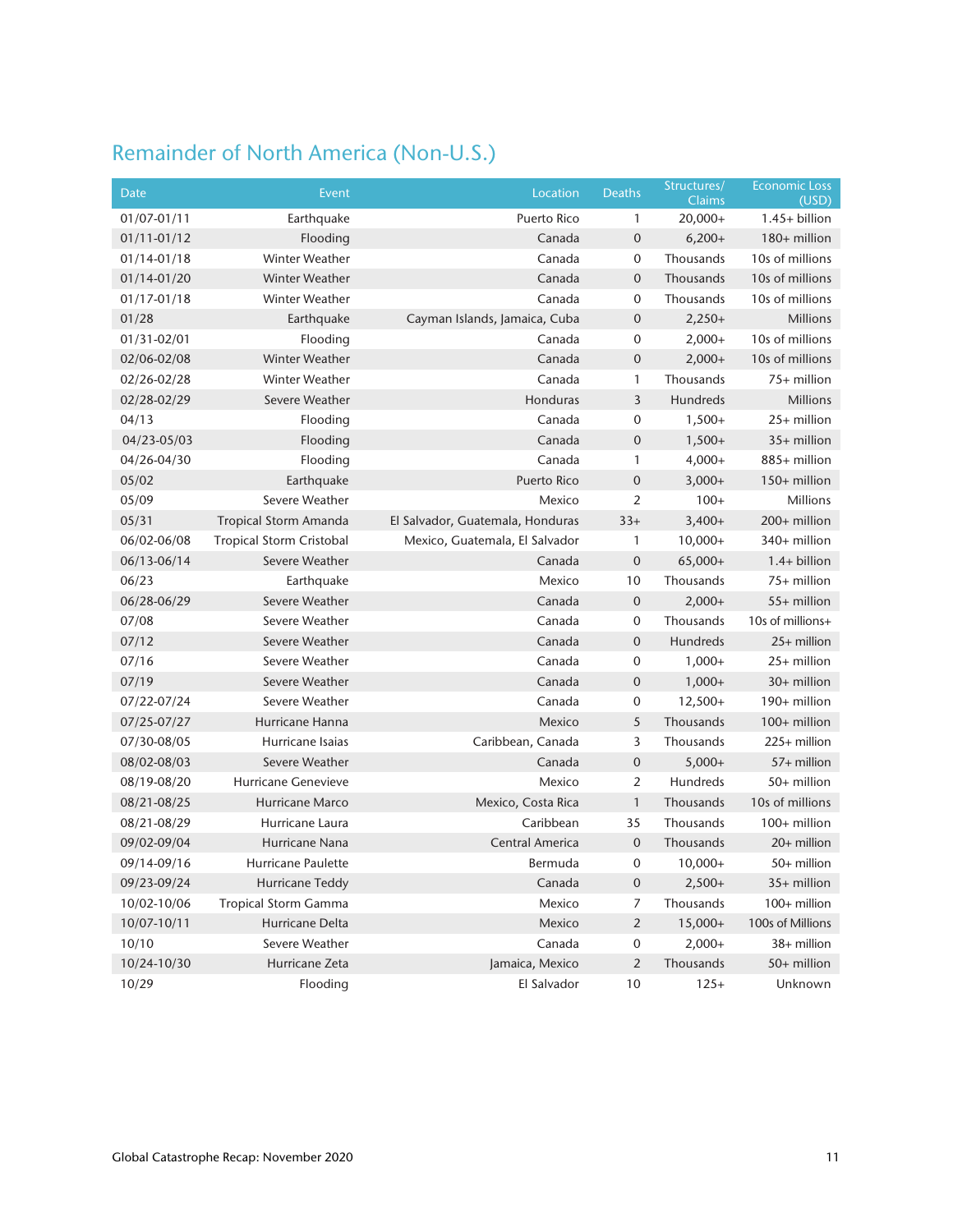#### South America

| <b>Date</b>     | Event          | Location                             | <b>Deaths</b>  | Structures/<br><b>Claims</b> | <b>Economic Loss</b><br>(USD) |
|-----------------|----------------|--------------------------------------|----------------|------------------------------|-------------------------------|
| 01/01-12/31     | Drought        | <b>Brazil</b>                        | $\mathbf 0$    | N/A                          | 3+ billion                    |
| $01/01 - 12/31$ | Drought        | Paraguay                             | $\mathbf 0$    | N/A                          | $250+$ million                |
| 01/17-01/29     | Flooding       | <b>Brazil</b>                        | 70             | Thousands                    | 300+ million                  |
| 02/08-02/29     | Flooding       | <b>Bolivia</b>                       | 17             | $1,000+$                     | 10s of millions               |
| 02/09-02/10     | Flooding       | <b>Brazil</b>                        | $\overline{4}$ | $4,000+$                     | 50+ million                   |
| 02/11-02/19     | Flooding       | Argentina                            |                | $1,000+$                     | 10s of millions               |
| 02/17-02/25     | Flooding       | Peru                                 | $\overline{4}$ | $2,400+$                     | 10s of millions               |
| 02/25-02/27     | Flooding       | Colombia                             | 8              | $750+$                       | <b>Millions</b>               |
| 03/01-03/03     | Flooding       | <b>Brazil</b>                        | 70             | Thousands                    | 10s of millions               |
| 06/30           | Severe Weather | <b>Brazil</b>                        | 10             | Thousands                    | $100+$ million                |
| 07/01-07/15     | Flooding       | <b>Brazil</b>                        | $\mathbf 0$    | $1,000+$                     | 10s of millions               |
| 07/01-07/15     | Flooding       | Colombia                             | 11             | $6,000+$                     | <b>Millions</b>               |
| 08/14-08/15     | Severe Weather | Brazil                               |                | $5,000+$                     | $16+$ million                 |
| 08/01-10/31     | Wildfire       | Argentina, Bolivia, Brazil, Paraguay | N/A            | Unknown                      | 100s of millions              |

#### Europe

| <b>Date</b>     | Event                   | Location                         | <b>Deaths</b>  | Structures/<br>Claims | <b>Economic Loss</b><br>(USD) |
|-----------------|-------------------------|----------------------------------|----------------|-----------------------|-------------------------------|
| 01/13           | Windstorm Brendan       | Ireland, United Kingdom          | 1              | Thousands             | 10s of millions               |
| 01/19-01/23     | Flooding                | Spain                            | 14             | $11,600+$             | 300+ million                  |
| 02/03-02/04     | <b>Windstorm Petra</b>  | Central Europe                   | 3              | $12,500+$             | 180+ million                  |
| 02/09-02/10     | Windstorm Ciara         | Western & Central Europe         | 14             | $1.1+$ million        | 2.7+ billion                  |
| 02/15-02/16     | <b>Windstorm Dennis</b> | Western & Northern Europe        | 6              | Thousands             | 700+ million                  |
| 02/23-02/24     | Windstorm Yulia         | <b>Central Europe</b>            | 0              | Thousands             | $100+$ million                |
| 02/27           | Windstorm Bianca        | Western & Central Europe         | 0              | Thousands             | 10s of millions               |
| 02/29           | Windstorm Jorge         | Western Europe                   | $\mathbf 0$    | Thousands             | 10s of millions               |
| 03/01           | Windstorm Leon          | France                           | 0              | Hundreds              | <b>Millions</b>               |
| 03/02           | Windstorm Karine        | France, Spain                    | $\mathbf 0$    | Hundreds              | <b>Millions</b>               |
| 03/03           | Windstorm Myriam        | France, Spain                    | 0              | Thousands             | 10s of millions               |
| 03/12           | Windstorm Laura         | Denmark, Sweden, Germany, Poland | 0              | Thousands             | 10s of millions               |
| 03/22           | Earthquake              | Croatia                          | 1              | $26,197+$             | <b>Billions</b>               |
| 03/23-04/02     | <b>Winter Weather</b>   | Central & Southern Europe        | $\mathbf 0$    | N/A                   | 500+ million                  |
| 04/01           | Flooding                | Spain                            | 0              | $2,000+$              | 15+ million                   |
| 04/04-04/06     | Flooding                | Greece                           | $\mathbf 0$    | <b>Hundreds</b>       | <b>Millions</b>               |
| 04/15           | <b>Winter Weather</b>   | Austria                          | 0              | N/A                   | 30+ million                   |
| 04/17           | Severe Weather          | France                           | 0              | $500+$                | <b>Millions</b>               |
| 05/09-05/11     | Severe Weather          | Western & Central Europe         | 0              | <b>Hundreds</b>       | 10s of millions               |
| 05/29-05/30     | Severe Weather          | Ukraine & Belarus                | 0              | Hundreds              | <b>Millions</b>               |
| 06/07           | Flooding                | Central Europe                   | $\overline{2}$ | Thousands             | 10s of millions               |
| 06/10-06/26     | Flooding                | Romania                          | 3              | $3,100+$              | 85+ million                   |
| 06/11           | Flooding                | France                           | 0              | Hundreds              | <b>Millions</b>               |
| $06/13 - 06/15$ | Severe Weather          | Central Europe                   | 1              | $20,000+$             | 10s of millions               |
| 06/21-06/23     | Flooding                | Ukraine, Central Europe          | 4              | $22,000+$             | 480+ million                  |
| 06/22-06/23     | Flooding                | Serbia, Bosnia & Herzegovina     | 0              | $1,800+$              | 43+ million                   |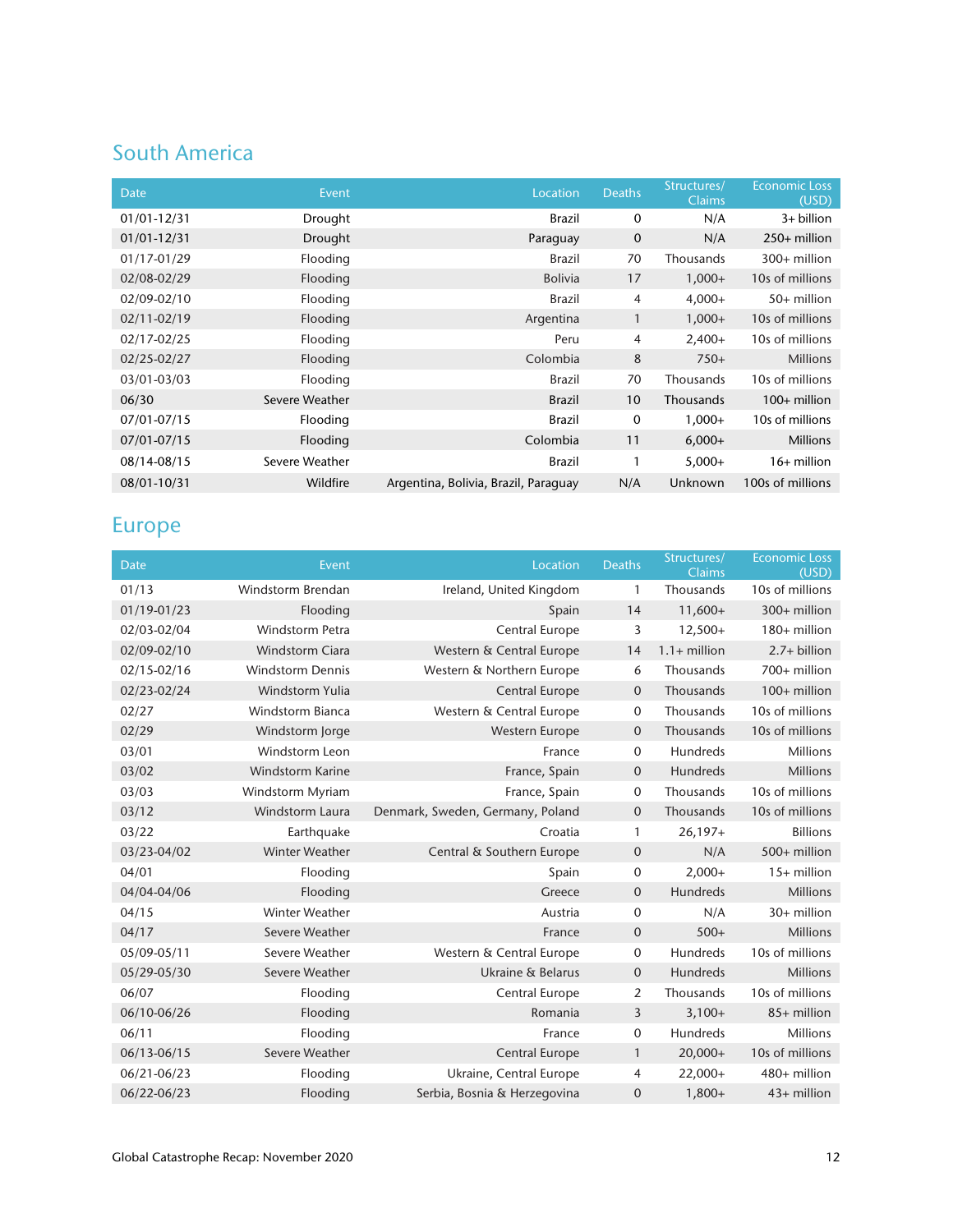| Date        | Event                     | Location                        | <b>Deaths</b>  | Structures/<br><b>Claims</b> | <b>Economic Loss</b><br>(USD) |
|-------------|---------------------------|---------------------------------|----------------|------------------------------|-------------------------------|
| 06/26-06/29 | Flooding                  | Central Europe                  | 0              | Thousands                    | 200+ million                  |
| 06/30       | Severe Weather            | Finland                         | $\mathbf 0$    | Hundreds                     | <b>Millions</b>               |
| 07/06       | Wildfire                  | Ukraine                         | 5              | $100+$                       | 144+ million                  |
| 07/14       | Severe Weather            | Spain                           | $\mathbf 0$    | Thousands                    | 35+ million                   |
| 07/14-07/15 | Severe Weather            | Russia                          | $\mathbf 0$    | $1,500+$                     | <b>Millions</b>               |
| 07/15       | Flooding                  | Italy                           | $\overline{2}$ | $500+$                       | <b>Millions</b>               |
| 07/28-07/29 | Severe Weather            | Central Europe                  | $\mathbf 0$    | Thousands                    | 80+ million                   |
| 08/04-08/05 | Severe Weather            | Central Europe                  | $\mathbf{0}$   | Thousands                    | 100+ million                  |
| 08/08-08/09 | Flooding                  | Greece                          | 8              | $3,000+$                     | <b>Millions</b>               |
| 08/09-08/12 | Severe Weather            | Central Europe                  | $\mathbf 0$    | Hundreds                     | Millions                      |
| 08/11       | Severe Weather            | Spain                           | $\mathbf 0$    | Thousands                    | <b>Millions</b>               |
| 08/19-08/20 | Windstorm Ellen           | Ireland, United Kingdom         | $\mathbf 0$    | Hundreds                     | <b>Millions</b>               |
| 08/22-08/23 | Severe Weather            | Italy, Austria                  | $\mathbf 0$    | Hundreds                     | <b>Millions</b>               |
| 08/25-08/26 | <b>Windstorm Francis</b>  | Western & Central Europe        | $\mathbf 0$    | Hundreds                     | Millions                      |
| 08/29-08/30 | Severe Weather            | Italy, Central Europe           | $\overline{4}$ | Thousands                    | 100+ million                  |
| 09/15-09/20 | Storm lanos               | Greece                          | $\overline{4}$ | Thousands                    | 200+ million                  |
| 09/17       | Windstorm Aila            | Finland, Estonia                | $\mathbf 0$    | Hundreds                     | 25+ million                   |
| 09/18-09/19 | Subtropical Storm Alpha   | Portugal, Spain                 | $\mathbf{1}$   | Hundreds                     | Millions                      |
| 09/19       | Flooding                  | France                          | $\mathbf 0$    | $1,000+$                     | 30+ million                   |
| 09/21-09/24 | <b>Ex-Hurricane Sally</b> | Norway                          | $\mathbf 0$    | $1,000+$                     | 10+ million                   |
| 09/25-09/27 | Severe Weather            | Italy                           | $\mathbf 0$    | Thousands                    | 10s of millions               |
| 09/26-09/27 | Windstorm Odette          | Belgium                         | $\mathbf 0$    | $13,000+$                    | 35+ million                   |
| 09/30-10/08 | Wildfire                  | Ukraine                         | 11             | Hundreds                     | 10s of millions               |
| 10/01-10/02 | <b>Windstorm Alex</b>     | France                          | $\overline{0}$ | Thousands                    | 10s of millions               |
| 10/02-10/04 | Flooding                  | France, Italy                   | 16             | Thousands                    | $3.2 + billion$               |
| 10/03-10/05 | Severe Weather            | Poland, Czech Republic, Austria | 2              | Hundreds                     | Millions                      |
| 10/12-10/14 | Flooding                  | Central Europe                  | $\mathbf{1}$   | $4,000+$                     | 25+ million                   |
| 10/19-10/21 | Windstorm Barbara         | France, Spain, Portugal         | $\mathbf{1}$   | Thousands                    | 50+ million                   |
| 10/30       | Earthquake                | Greece                          | $\overline{2}$ | $350+$                       | <b>Millions</b>               |
| 10/31-11/01 | Windstorm Aiden           | Ireland, United Kingdom         | $\mathbf 0$    | Hundreds                     | <b>Millions</b>               |

#### Middle East

| Date        | Event                 | Location      | <b>Deaths</b>  | Structures/<br><b>Claims</b> | <b>Economic Loss</b><br>(USD) |
|-------------|-----------------------|---------------|----------------|------------------------------|-------------------------------|
| 01/04-01/09 | Flooding              | <b>Israel</b> | 7              | $45,000+$                    | $580+$ million                |
| 01/09-01/20 | Flooding              | <b>Iran</b>   | $\overline{4}$ | $20,000+$                    | $808+$ million                |
| 01/24       | Earthquake            | Turkey        | 41             | $23,000+$                    | $80+$ million                 |
| 02/04-02/05 | <b>Winter Weather</b> | Turkey        | 41             | Unknown                      | Unknown                       |
| 02/23       | Earthquake            | Turkey, Iran  | 14             | $6.000 +$                    | <b>Millions</b>               |
| 02/24-04/30 | Flooding              | Iran          | 23             | $10,000+$                    | $1.2+$ billion*               |
| 03/12-03/13 | Flooding              | Egypt         | 40             | Thousands                    | $76+$ million                 |
| 03/18       | Flooding              | Iraq          | 8              | $1,000+$                     | <b>Millions</b>               |
| 03/25       | Flooding              | Yemen         | 2              | $2,000+$                     | $10+$ million                 |
| 04/15-04/30 | Flooding              | Yemen         | 14             | <b>Hundreds</b>              | Unknown                       |
| 05/27-05/31 | Flooding              | Oman          | 3              | <b>Hundreds</b>              | <b>Millions</b>               |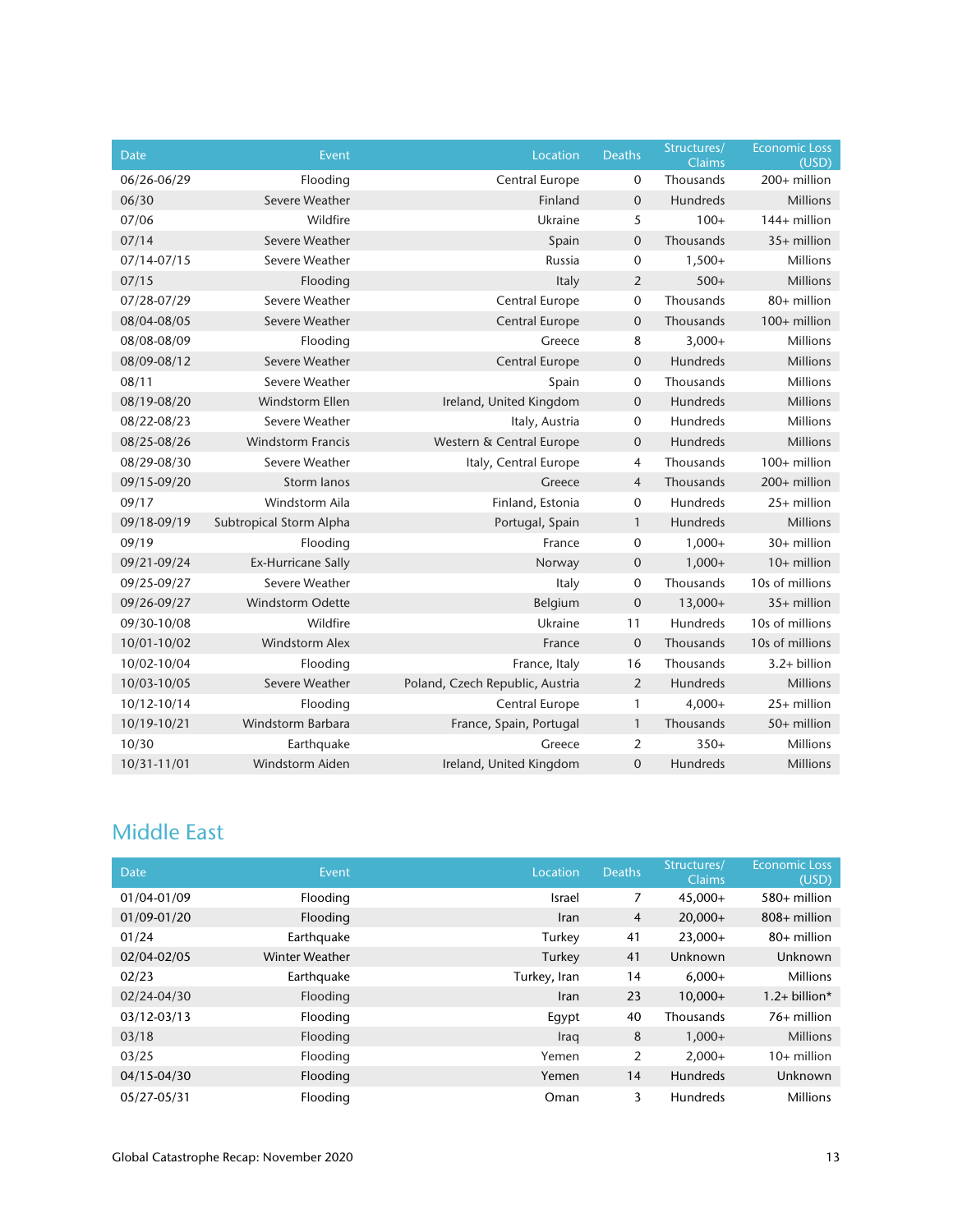| Date        | Event          | Location | <b>Deaths</b> | Structures/<br><b>Claims</b> | <b>Economic Loss</b><br>(USD) |
|-------------|----------------|----------|---------------|------------------------------|-------------------------------|
| 06/03-06/04 | Flooding       | Yemen    | 16            | <b>Hundreds</b>              | Unknown                       |
| 06/14       | Earthquake     | Turkey   |               | $2,200+$                     | <b>Millions</b>               |
| 06/21-06/23 | Flooding       | Turkey   | 7             | $1,500+$                     | $30+$ million                 |
| 07/22-07/25 | Flooding       | Yemen    | 17            | $100+$                       | Unknown                       |
| 08/02-08/07 | Flooding       | Yemen    | 174           | <b>Hundreds</b>              | <b>Millions</b>               |
| 08/22-08/23 | Flooding       | Turkey   | 16            | $690+$                       | $200+$ million                |
| 09/01-10/15 | Wildfire       | Syria    | 3             | <b>Hundreds</b>              | Unknown                       |
| 09/29       | Severe Weather | Turkey   | 0             | <b>Hundreds</b>              | <b>Millions</b>               |
| 10/19       | Severe Weather | Turkey   |               | $3,000+$                     | $125+$ million                |
| 10/30       | Earthquake     | Turkey   | 117           | $26,000+$                    | $400+$ million                |

\*Free market conversion rate; Unofficial local exchange (USD325 million)

#### Africa

| Date            | Event          | Location                         | <b>Deaths</b>  | Structures/<br><b>Claims</b> | <b>Economic Loss</b><br>(USD) |
|-----------------|----------------|----------------------------------|----------------|------------------------------|-------------------------------|
| 01/01-01/31     | Flooding       | Madagascar, Mozambique           | 60             | $25,800+$                    | Millions                      |
| 01/28-02/03     | Flooding       | Tanzania                         | 40             | $3,000+$                     | Millions                      |
| $01/28 - 02/13$ | Flooding       | Burundi                          | 3              | $5,000+$                     | <b>Millions</b>               |
| $01/01 - 03/31$ | Flooding       | Rwanda                           | 60             | Thousands                    | <b>Millions</b>               |
| 01/01-03/31     | Flooding       | Rwanda                           | 60             | $1,000+$                     | <b>Millions</b>               |
| 03/10-03/17     | Flooding       | Tanzania                         | $\mathbf{0}$   | $3,500+$                     | Unknown                       |
| 03/13-03/17     | Cyclone Herold | Madagascar                       | 4              | $1,000+$                     | Unknown                       |
| 03/14-03/18     | Flooding       | Democratic Republic of the Congo | $\mathbf 0$    | $5,000+$                     | Millions                      |
| 03/16-03/22     | Severe Weather | Burundi                          | 2              | $1,000+$                     | <b>Millions</b>               |
| 03/17-03/22     | Flooding       | Zambia                           | $\mathbf 0$    | $2,200+$                     | Unknown                       |
| 03/24-05/31     | Flooding       | Kenya                            | 237            | $15,000+$                    | <b>Millions</b>               |
| 04/13-04/19     | Flooding       | Burundi                          | $\mathbf{0}$   | $6,000+$                     | <b>Millions</b>               |
| 04/16-04/17     | Flooding       | Democratic Republic of the Congo | 52             | $18,500+$                    | <b>Millions</b>               |
| 04/17-04/25     | Flooding       | Rwanda                           | 16             | $750+$                       | Unknown                       |
| 04/18           | Flooding       | Angola                           | 24             | $2,000+$                     | <b>Millions</b>               |
| 04/20-04/21     | Flooding       | Djibouti                         | 8              | Thousands                    | <b>Millions</b>               |
| 04/20-04/28     | Flooding       | Somalia                          | 13             | Hundreds                     | Unknown                       |
| 05/01-05/07     | Flooding       | Rwanda                           | 73             | Hundreds                     | Unknown                       |
| 05/09           | Flooding       | Ethiopia                         | 12             | Unknown                      | Negligible                    |
| 05/28           | Flooding       | Ethiopia                         | 10             | Unknown                      | Negligible                    |
| 06/15-07/20     | Flooding       | Somalia                          | $\overline{4}$ | Thousands                    | Unknown                       |
| 06/18           | Flooding       | <b>Ivory Coast</b>               | $17+$          | $12+$                        | Unknown                       |
| 06/24-10/31     | Flooding       | Nigeria                          | 155            | 75,000+                      | 100+ million                  |
| $07/01 - 09/3$  | Flooding       | Niger                            | 51             | 32,000+                      | <b>Millions</b>               |
| 07/01-08/31     | Flooding       | South Sudan                      | <b>NA</b>      | Thousands                    | Millions                      |
| 07/20-09/30     | Flooding       | Ethiopia                         | <b>NA</b>      | Thousands                    | <b>Millions</b>               |
| 07/31-09/30     | Flooding       | Sudan                            | 120            | 172,000+                     | 250+ million                  |
| 08/01-08/31     | Flooding       | Mali                             | $\mathbf 0$    | $2,000+$                     | Unknown                       |
| 08/01-08/31     | Flooding       | Chad                             | 10             | $2,500+$                     | <b>Millions</b>               |
| 08/01-08/31     | Flooding       | Kenya                            | $\mathbf 0$    | $1,000+$                     | Unknown                       |
| 08/25-08/31     | Flooding       | Uganda                           | 8              | Thousands                    | Unknown                       |
| 09/01-09/15     | Flooding       | Mauritania                       | $\overline{7}$ | Hundreds                     | Unknown                       |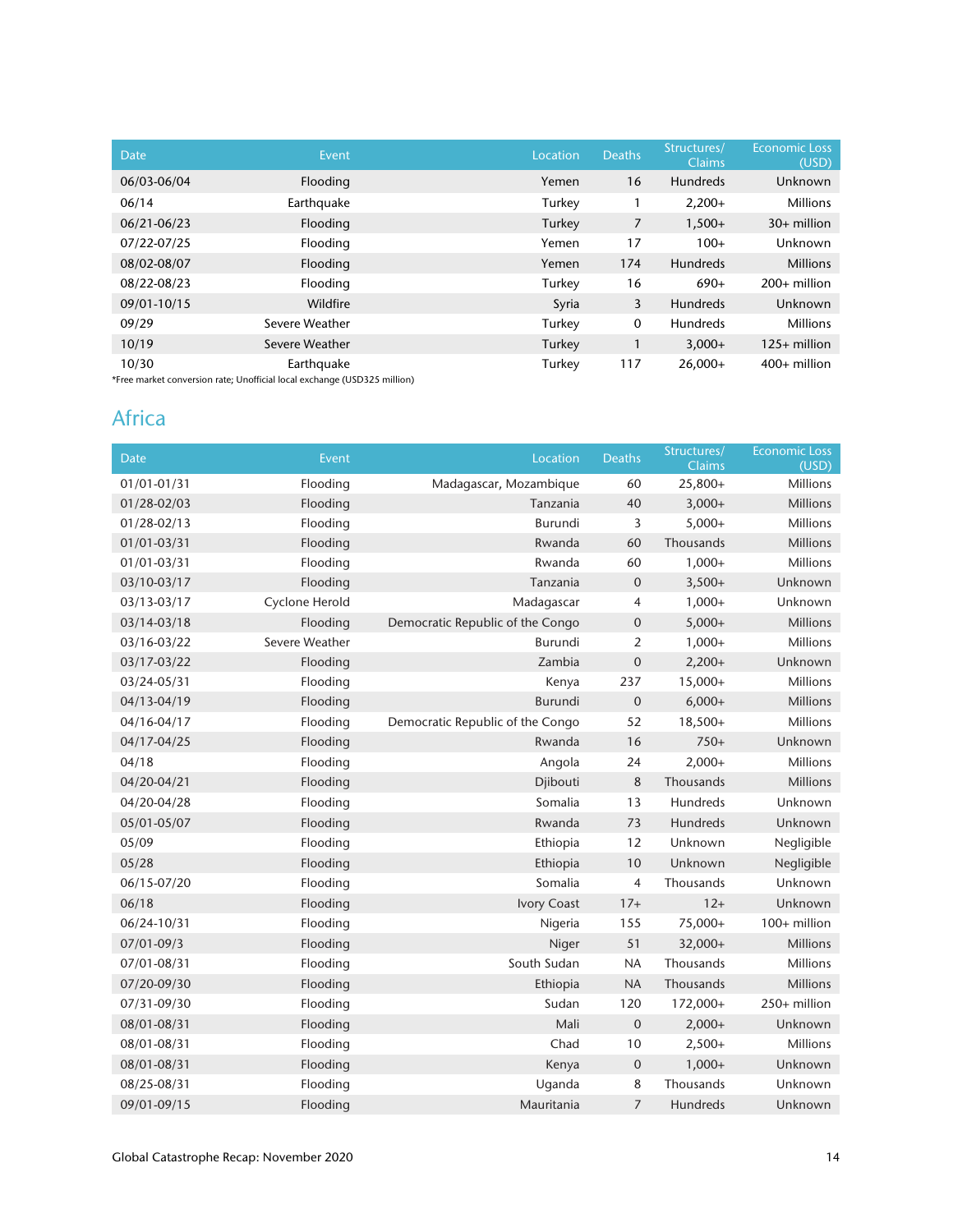| Date        | Event          | Location                     | <b>Deaths</b> | Structures/<br><b>Claims</b> | <b>Economic Loss</b><br>(USD) |
|-------------|----------------|------------------------------|---------------|------------------------------|-------------------------------|
| 09/01-10/13 | Flooding       | Togo                         | 11            | $4.000+$                     | Unknown                       |
| 09/05       | Flooding       | Senegal                      | 6             | <b>Thousands</b>             | $18+$ million                 |
| 10/01-10/02 | Flooding       | Democratic Republic of Congo | 15            | Unknown                      | Unknown                       |
| 10/01-10/31 | Flooding       | Mozambique                   | 22            | $2.900+$                     | Unknown                       |
| 10/13-10/15 | Flooding       | Tanzania                     | 12            | <b>Hundreds</b>              | Unknown                       |
| 10/27       | Severe Weather | Libya                        | $\mathbf{0}$  | <b>Hundreds</b>              | <b>Millions</b>               |

#### Asia

| Date            | Event                 | Location                     | <b>Deaths</b>    | Structures/<br>Claims | <b>Economic Loss</b><br>(USD) |
|-----------------|-----------------------|------------------------------|------------------|-----------------------|-------------------------------|
| 01/01-08/31     | Drought               | China                        | N/A              | N/A                   | 2.4+ billion                  |
| 01/04-01/07     | <b>Winter Weather</b> | China                        | $\overline{0}$   | $5,000+$              | 70+ million                   |
| 01/05-01/09     | Severe Weather        | China                        | 0                | $2,500+$              | 35+ million                   |
| $01/11 - 01/14$ | <b>Winter Weather</b> | Afghanistan, Pakistan, India | 157              | Thousands             | <b>Millions</b>               |
| 01/12-01/15     | Volcano               | Philippines                  | 0                | $3,813+$              | 67+ million                   |
| 01/19           | Earthquake            | China                        | $\mathbf{1}$     | $8,000+$              | 25+ million                   |
| 01/23-01/28     | Flooding              | Indonesia                    | 10               | $15,000+$             | <b>Millions</b>               |
| 01/23-01/26     | Winter Weather        | China                        | $\mathbf 0$      | $1,000+$              | 239+ million                  |
| 02/07-02/12     | Flooding              | Indonesia                    | 0                | $4,000+$              | <b>Millions</b>               |
| 02/12-02/15     | Severe Weather        | China                        | $\mathbf{1}$     | Hundreds              | 16+ million                   |
| 02/13-02/16     | <b>Winter Weather</b> | China                        | 0                | <b>Hundreds</b>       | 30+ million                   |
| 02/16-02/20     | Flooding              | Indonesia                    | 6                | $20,000+$             | <b>Millions</b>               |
| 02/21-02/25     | Flooding              | Indonesia                    | 10               | 35,000+               | 10s of millions               |
| 03/02-03/05     | Severe Weather        | Vietnam                      | 3                | $7,187+$              | $1.5+$ million                |
| 03/04-03/13     | Flooding              | Pakistan                     | 44               | $1,000+$              | Unknown                       |
| 03/04-03/06     | Flooding              | Indonesia                    | $\overline{2}$   | $8,000+$              | 7.2+ million                  |
| 03/13           | Flooding              | East Timor                   | 3                | $2,000+$              | 20+ million                   |
| 03/20-03/21     | Flooding              | Indonesia                    | $\mathbf 0$      | $10,000+$             | <b>Millions</b>               |
| 03/21-03/25     | Severe Weather        | Vietnam                      | 1                | $5,430+$              | $4.1+$ million                |
| 03/25-03/31     | Flooding              | Afghanistan                  | 35               | $3,000+$              | Unknown                       |
| 03/30           | Flooding              | China                        | 8                | Unknown               | Millions                      |
| 03/30-03/31     | Flooding              | Indonesia                    | $\mathbf{1}$     | $11,900+$             | <b>Millions</b>               |
| 03/30-03/31     | Wildfire              | China                        | 19               | N/A                   | Negligible                    |
| 04/01           | Earthquake            | China                        | $\mathbf{1}$     | $3,400+$              | 25+ million                   |
| 04/01-04/30     | Flooding              | China                        | 0                | $5,000+$              | 285+ million                  |
| 04/01-04/30     | Severe Weather        | China                        | $\mathbf 0$      | $10,000+$             | 250+ million                  |
| 04/04-04/05     | Flooding              | Indonesia                    | 3                | <b>Hundreds</b>       | Unknown                       |
| 04/09-04/16     | Flooding              | Indonesia                    | $\mathbf 0$      | $7,500+$              | Unknown                       |
| 04/10-04/12     | Flooding              | Vietnam                      | 0                | $716+$                | $1.7+$ million                |
| 04/13-04/14     | Severe Weather        | China                        | $\boldsymbol{0}$ | $2,000+$              | 15+ million                   |
| 04/17-04/19     | Severe Weather        | China                        | 0                | $7,500+$              | 65+ million                   |
| 04/19-04/22     | <b>Winter Weather</b> | China                        | $\mathbf 0$      | Unknown               | 475+ million                  |
| 04/20-04/28     | Flooding              | Indonesia                    | 3                | $2,500+$              | <b>Millions</b>               |
| 04/21-04/22     | Severe Weather        | China                        | $\mathbf 0$      | Thousands             | 72+ million                   |
| 04/22-04/27     | Flooding              | Vietnam                      | 3                | $6,000+$              | <b>Millions</b>               |
| 04/27           | Severe Weather        | Uzbekistan, Turkmenistan     | $\mathbf{1}$     | $5,000+$              | <b>Millions</b>               |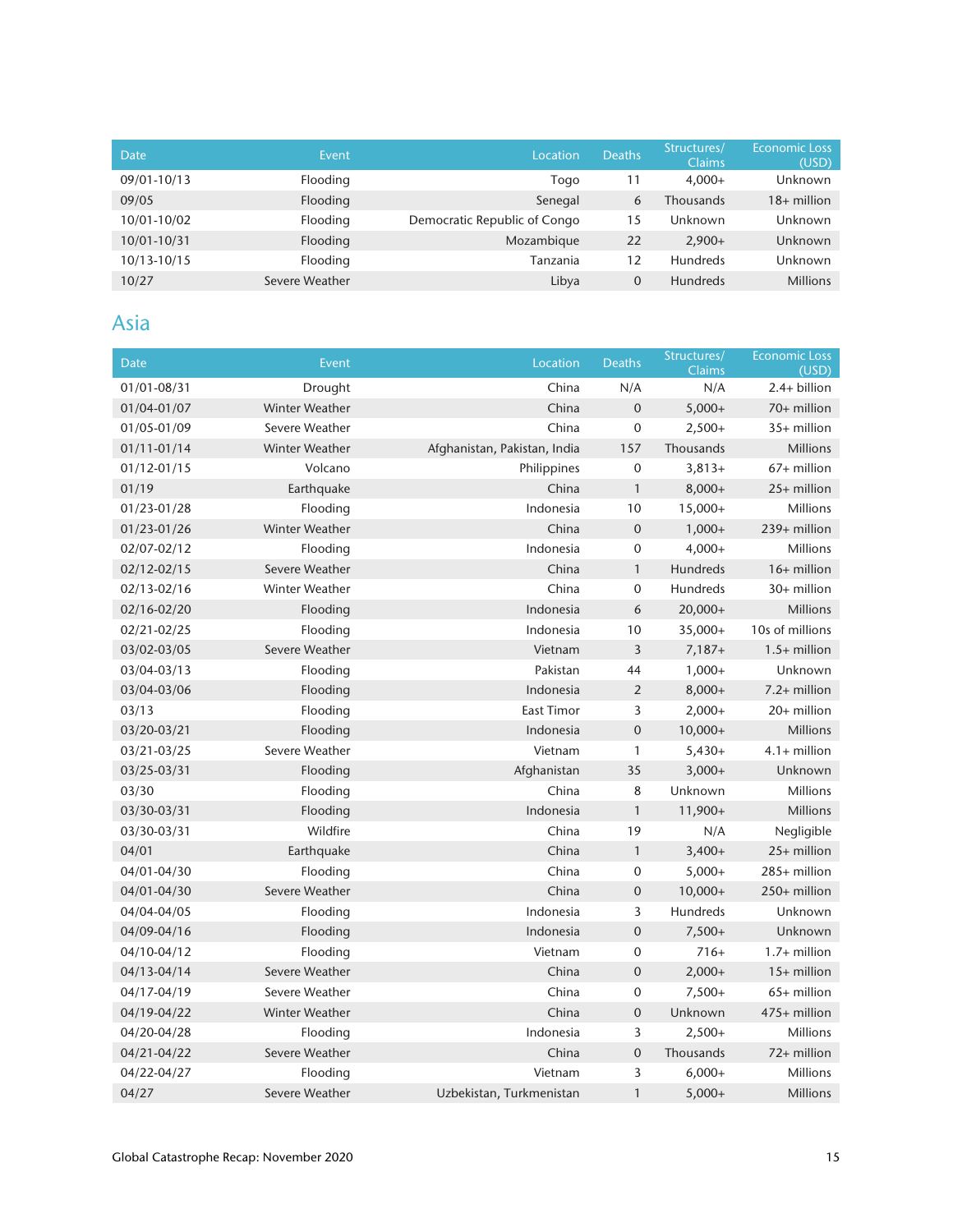| Date            | Event                         | Location                        | Deaths           | Structures/<br><b>Claims</b> | <b>Economic Loss</b><br>(USD) |
|-----------------|-------------------------------|---------------------------------|------------------|------------------------------|-------------------------------|
| 04/29-05/09     | Severe Weather                | Thailand                        | 2                | $10,100+$                    | Millions                      |
| 04/30           | Flooding                      | Indonesia                       | $\mathbf 0$      | $22,000+$                    | Millions                      |
| 04/30-05/05     | Flooding                      | Indonesia                       | 3                | $25,000+$                    | Millions                      |
| 05/02-05/05     | Flooding                      | Afghanistan                     | 4                | $1,100+$                     | Unknown                       |
| 05/02-05/05     | Flooding                      | China                           | $\mathbf 0$      | Unknown                      | 92+ million                   |
| 05/03-05/05     | Winter Weather                | China                           | $\mathbf 0$      | Unknown                      | 70+ million                   |
| 05/05-05/08     | Flooding                      | Indonesia                       | 7                | $916+$                       | Unknown                       |
| 05/07-05/10     | Severe Weather                | Vietnam                         | 1                | $8,720+$                     | <b>Millions</b>               |
| 05/10           | Severe Weather                | India                           | 29               | Unknown                      | Millions                      |
| 05/14-05/15     | Typhoon Vongfong              | Philippines                     | $\boldsymbol{0}$ | $20,000+$                    | 50+ million                   |
| 05/15-05/19     | Severe Weather                | Vietnam                         | 3                | $2,000+$                     | Unknown                       |
| 05/15-05/22     | Cyclone Amphan                | India, Bangladesh, Sri Lanka    | $118 +$          | 1.2+ million                 | 13+ billion                   |
| 05/15-05/31     | Severe Weather                | China                           | 4                | Unknown                      | 71+ million                   |
| 05/18-05/25     | Flooding                      | Indonesia                       | $\mathbf 0$      | $4,000+$                     | <b>Millions</b>               |
| 05/18           | Earthquake                    | China                           | 4                | $1,100+$                     | 17+ million                   |
| 05/19-05/22     | Flooding                      | China                           | 7                | Unknown                      | 128+ million                  |
| 05/25-05/26     | Severe Weather                | Russia                          | 6                | Thousands                    | Millions                      |
| 06/01-08/31     | Flooding                      | Bangladesh                      | 257              | $1.3+$ million               | 500+ million                  |
| 06/01-09/30     | Flooding                      | China                           | 278              | $1.4+$ million               | 32+ billion                   |
| 06/01-09/30     | Flooding                      | India                           | 1,925            | 260,000+                     | 6+ billion                    |
| 06/01-09/30     | Flooding                      | Nepal                           | 402              | $15,000+$                    | 10s of Millions               |
| 06/03-06/04     | <b>Tropical Strom Nisarga</b> | India                           | 6                | 500,000+                     | 660+ million                  |
| 06/10-06/14     | <b>Tropical Storm Nuri</b>    | China, Philippines              | 0                | Thousands                    | Unknown                       |
| $06/11 - 06/13$ | Flooding                      | Indonesia                       | 1                | $4,850+$                     | $2.1+$ million                |
| 06/24-06/25     | Severe Weather                | India                           | 127              | Thousands                    | 10s of millions               |
| 06/27-07/01     | Flooding                      | Malaysia                        | $\boldsymbol{0}$ | Unknown                      | $6.8+$ million                |
| 07/01-08/14     | Flooding                      | South Korea                     | 42               | $14,100+$                    | 420+ million                  |
| 07/01-09/30     | Flooding                      | Pakistan                        | 410              | 310,000+                     | $1.5+$ billion                |
| 07/02-07/04     | Flooding                      | Mongolia                        | 8                | $2,500+$                     | $1.7+$ million                |
| 07/03-07/10     | Flooding                      | Japan                           | 82               | $20,000+$                    | 8.5+ billion                  |
| 07/03-07/30     | Flooding                      | Indonesia                       | 109              | $21,600+$                    | Millions                      |
| 07/18-07/21     | Flooding                      | Vietnam                         | 5                | $3,000+$                     | 22+ million                   |
| 07/19-07/30     | Flooding                      | Myanmar                         | 0                | $4,000+$                     | Unknown                       |
| 07/31-08/01     | Flooding                      | Afghanistan                     | 14               | Hundreds                     | Unknown                       |
| 08/01-08/03     | Tropical Storm Sinlaku        | Vietnam, Thailand               | 6                | $12,000+$                    | Millions                      |
| 08/03-08/04     | Typhoon Hagupit               | China, Taiwan                   | 1                | Thousands                    | $1.5+$ billion                |
| 08/04-08/10     | Flooding                      | North Korea                     | 22               | $17,000+$                    | Millions                      |
| 08/10-08/11     | Tropical Storm Jangmi         | South Korea, Japan              | 0                | Thousands                    | Millions                      |
| 08/11-08/12     | Typhoon Mekkhala              | China                           | 0                | Thousands                    | 161+ million                  |
| 08/18           | Earthquake                    | Philippines                     | 1                | $1,000+$                     | Negligible                    |
| 08/18-08/19     | <b>Tropical Strom Higos</b>   | China, Vietnam, Thailand        | 11               | $4,000+$                     | 142+ millions                 |
| 08/21-08/24     | Flooding                      | Vietnam, Thailand               | 9                | $5,000+$                     | Millions                      |
| 08/22-08/27     | Typhoon Bavi                  | North Korea, South Korea, China | 0                | Hundreds                     | Millions                      |
| 08/24-08/27     | Flooding                      | Afghanistan                     | 190              | $2,000+$                     | Unknown                       |
| 09/01-09/22     | Flooding                      | Sri Lanka                       | 6                | $1,000+$                     | Unknown                       |
| 09/03-09/04     | Typhoon Maysak                | Korean Peninsula, China         | 32               | $11,200+$                    | 100+ million                  |
| 09/06-09/08     | Typhoon Haishen               | Japan, Korean Peninsula         | $\overline{4}$   | $10,000+$                    | 100+ million                  |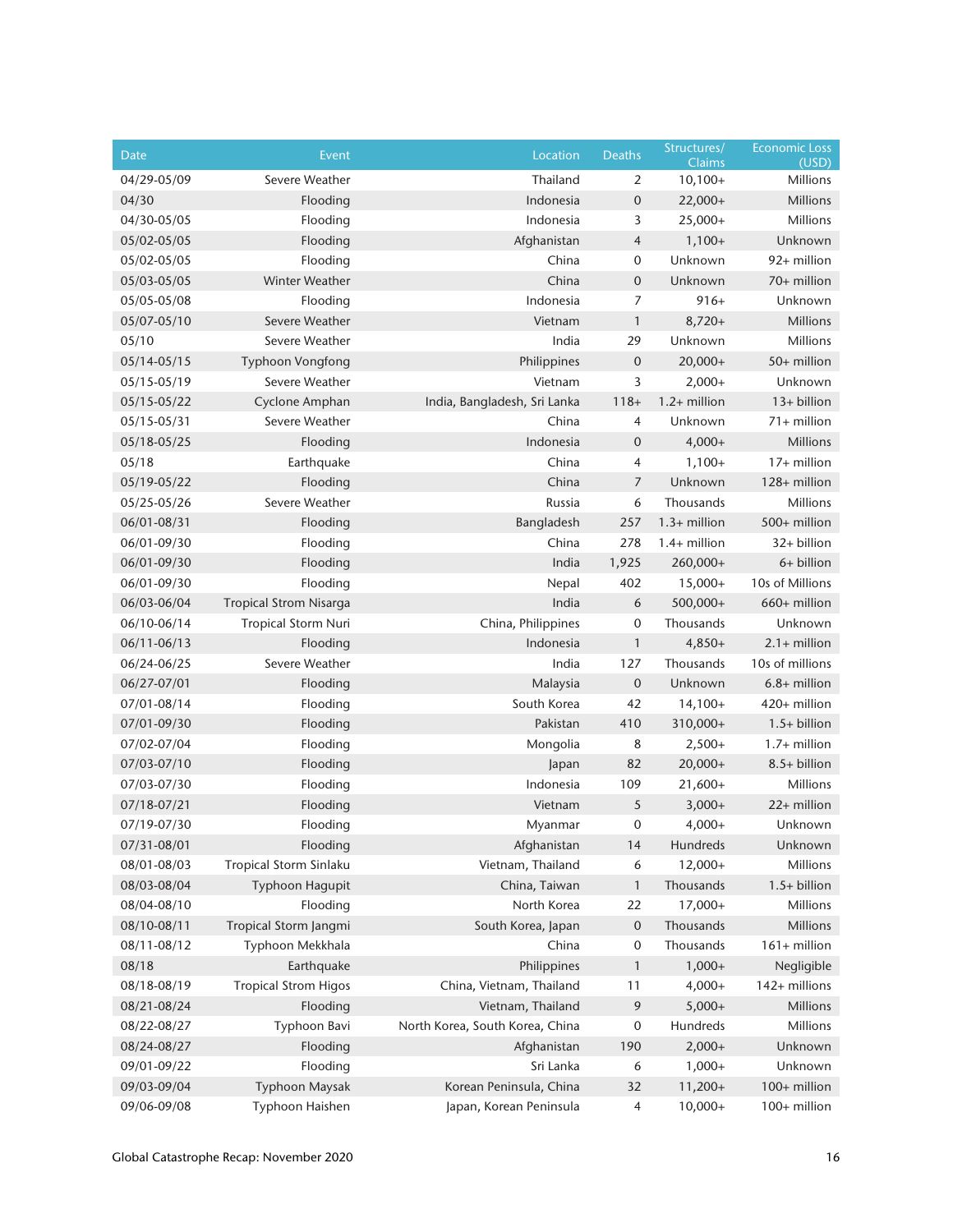| <b>Date</b> | Event                      | Location                          | <b>Deaths</b> | Structures/<br><b>Claims</b> | <b>Economic Loss</b><br>(USD) |
|-------------|----------------------------|-----------------------------------|---------------|------------------------------|-------------------------------|
| 09/11-09/30 | Flooding                   | Indonesia                         | 20            | $6,100+$                     | <b>Millions</b>               |
| 09/17-09/21 | <b>Tropical Storm Noul</b> | Vietnam, Laos, Cambodia, Thailand | 18            | $25,000+$                    | $50+$ million                 |
| 10/01-10/26 | Flooding                   | India                             | 142           | $30,000+$                    | $4+$ billion                  |
| 10/04-10-25 | Flooding                   | Vietnam                           | 154           | 450,000+                     | $850+$ million                |
| 10/01-10/23 | Flooding                   | Cambodia                          | 43            | 162,000+                     | $100+$ million                |
| 10/13       | Tropical Storm Nangka      | China                             | 2             | <b>Hundreds</b>              | $14+$ million                 |
| 10/23       | <b>Typhoon Saudel</b>      | Philippines, China                | $\mathbf{0}$  | <b>Hundreds</b>              | $15+$ million                 |
| 10/21-10/31 | Flooding                   | Indonesia                         | 13            | $2.000+$                     | Unknown                       |
| 10/25-10/28 | <b>Typhoon Molave</b>      | Philippines, Vietnam              | 83            | 310.000+                     | $600+$ million                |

#### Oceania (Australia, New Zealand, South Pacific Islands)

| <b>Date</b> | Event                 | Location                              | <b>Deaths</b>  | Structures/<br><b>Claims</b> | <b>Economic Loss</b><br>(USD) |
|-------------|-----------------------|---------------------------------------|----------------|------------------------------|-------------------------------|
| 11/08-01/17 | Heatwave/Bushfire     | Australia                             | 34             | $23,362+$                    | <b>Billions</b>               |
| 01/18-01/20 | Severe Weather        | Australia                             | $\mathbf{0}$   | $129,201+$                   | $1.6+$ billion                |
| 02/01-02/08 | Flooding              | New Zealand                           | 0              | $1,100+$                     | $25+$ million                 |
| 02/07-02/11 | Severe Weather        | Australia                             | $\overline{0}$ | $100,384+$                   | $1.0+$ billion                |
| 02/25       | Severe Weather        | Australia                             | $\mathbf 0$    | $2,000+$                     | <b>Millions</b>               |
| 03/21-03/24 | Flooding              | Papua New Guinea                      | 12             | $1,000+$                     | Unknown                       |
| 04/04-04/07 | Flooding              | Papua New Guinea                      | $\mathbf 0$    | $1,000+$                     | <b>Millions</b>               |
| 04/05-04/11 | <b>Cyclone Harold</b> | Solomon Islands, Vanuatu, Fiji, Tonga | 30             | $10,000+$                    | 100s of millions              |
| 04/10       | Flooding              | Papua New Guinea                      | 10             | Unknown                      | Negligible                    |
| 04/19       | Severe Weather        | Australia                             | $\overline{0}$ | $25,000+$                    | $600+$ million                |
| 5/25        | Severe Weather        | Australia                             | $\mathbf{0}$   | Hundreds                     | <b>Millions</b>               |
| 06/26-06/27 | Severe Weather        | New Zealand                           | $\overline{0}$ | <b>Hundreds</b>              | <b>Millions</b>               |
| 07/17-07/18 | Flooding              | New Zealand                           | $\mathbf{0}$   | Thousands                    | <b>Millions</b>               |
| 08/05-08/08 | Severe Weather        | Australia                             | $\overline{0}$ | 2,000                        | <b>Millions</b>               |
| 10/04-10/10 | Wildfire              | New Zealand                           | $\mathbf{0}$   | <b>Hundreds</b>              | 10s of millions               |
| 10/31       | Severe Weather        | Australia                             | $\overline{0}$ | $26,000+$                    | $290+$ million                |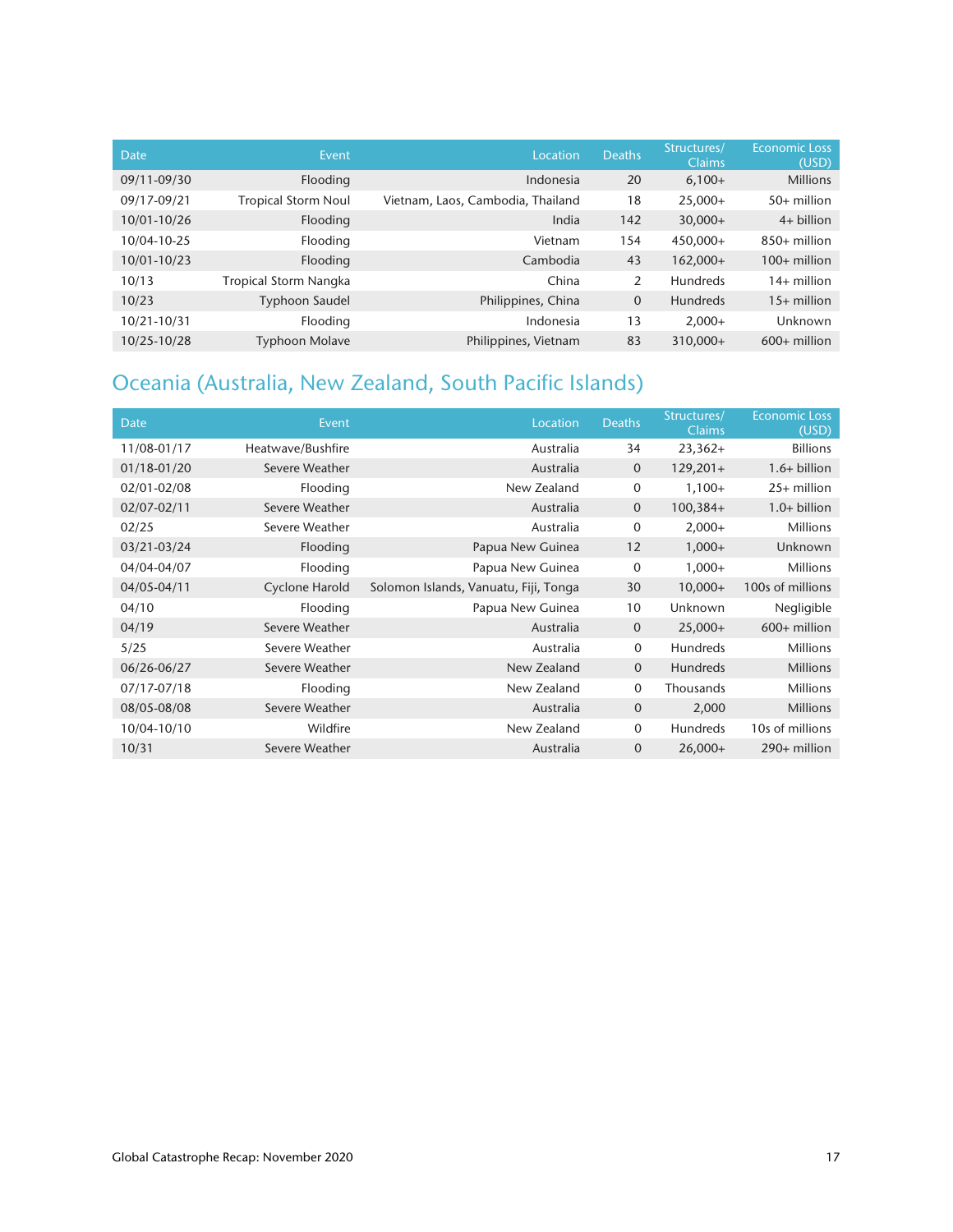## Additional Report Details

TD = Tropical Depression, TS = Tropical Storm, HU = Hurricane, TY = Typhoon, STY = Super Typhoon, CY = Cyclone

Fatality estimates as reported by public news media sources and official government agencies.

Structures defined as any building – including barns, outbuildings, mobile homes, single or multiple family dwellings, and commercial facilities – that is damaged or destroyed by winds, earthquakes, hail, flood, tornadoes, hurricanes or any other natural-occurring phenomenon. Claims defined as the number of claims (which could be a combination of homeowners, commercial, auto and others) reported by various public and private insurance entities through press releases or various public media outlets.

Damage estimates are obtained from various public media sources, including news websites, publications from insurance companies, financial institution press releases and official government agencies. Damage estimates are determined based on various public media sources, including news websites, publications from insurance companies, financial institution press releases, and official government agencies. Economic loss totals are separate from any available insured loss estimates. An insured loss is the portion of the economic loss covered by public or private insurance entities. In rare instances, specific events may include modeled loss estimates determined from utilizing Impact Forecasting's suite of catastrophe model products.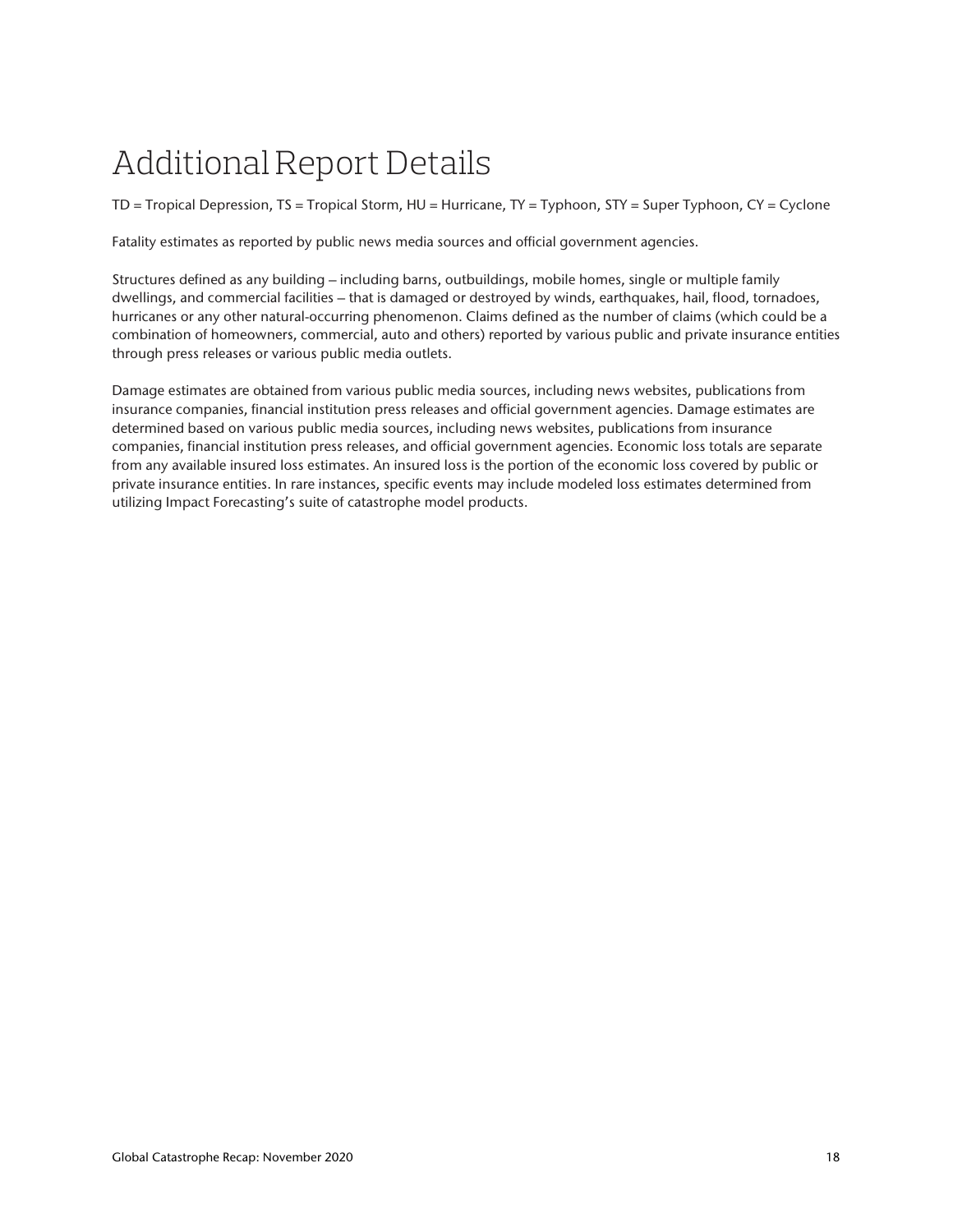## Contact Information

#### Adam Podlaha

Head of Impact Forecasting Impact Forecasting Aon adam.podlaha@aon.com

#### Michal Lörinc

Senior Catastrophe Analyst Impact Forecasting Aon michal.lorinc@aon.com

#### Gaurav Srivastava

Catastrophe Analyst Impact Forecasting Aon gaurav.srivastava6@aon.com

#### Steve Bowen

Director & Meteorologist Head of Catastrophe Insight Impact Forecasting Aon steven.bowen@aon.com

#### Brian Kerschner

Senior Catastrophe Analyst Impact Forecasting Aon brian.kerschner@aon.com